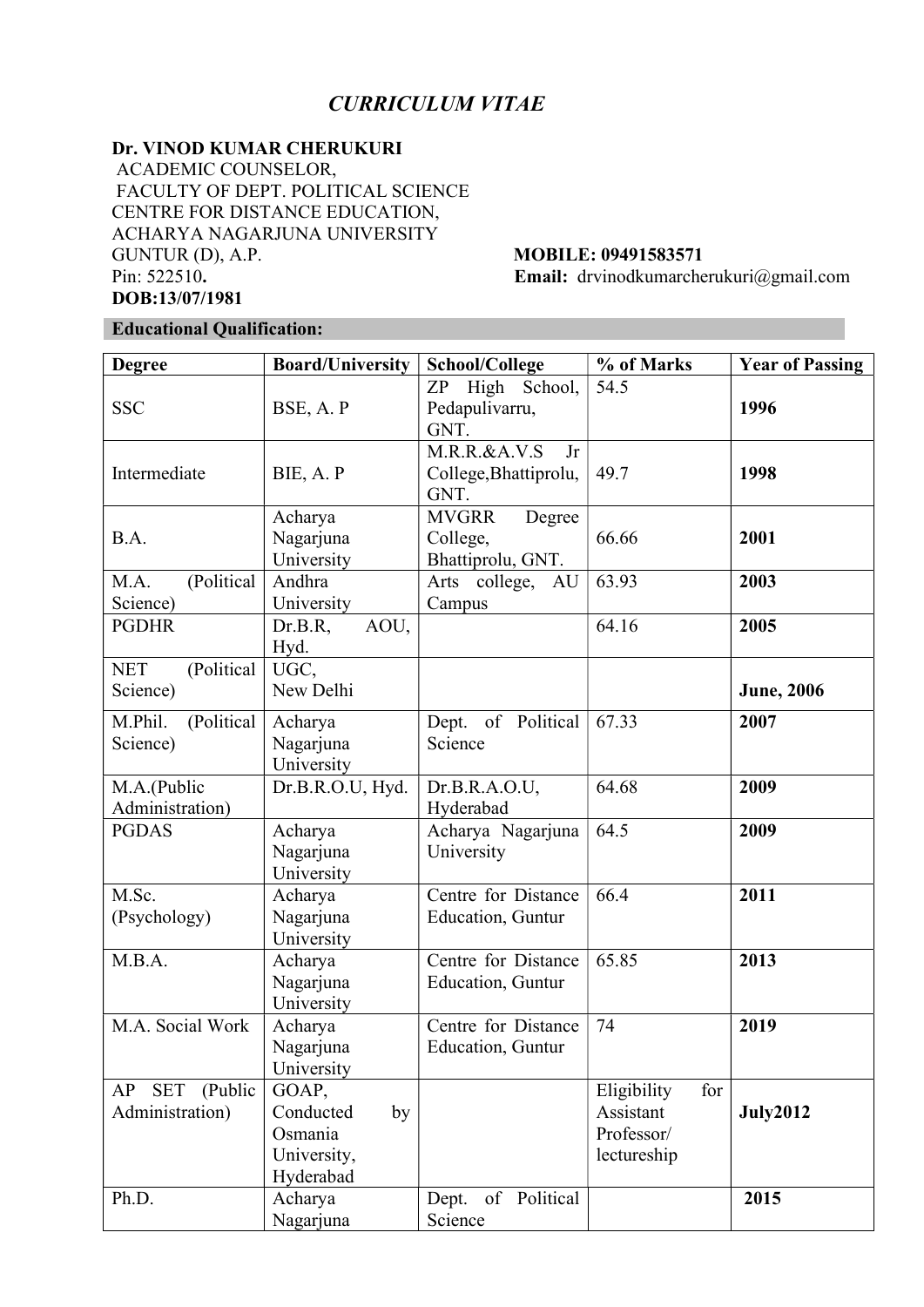|            | University                               |                                                    |             |
|------------|------------------------------------------|----------------------------------------------------|-------------|
| <b>NCC</b> |                                          | $122(A)$ BN NCC   MVGRR College,   'B' Certificate | <b>2000</b> |
|            | $\top$ Tenali, Guntur, A.P   Bhattiprolu |                                                    |             |
| <b>NCC</b> |                                          | $22(A)$ BN NCC   MVGRR College,   'C' Certificate  | 2002        |
|            | Tenali, Guntur, A.P   Bhattiprolu        |                                                    |             |

## Research Dissertation in M.Phil. TITLE:

# "POLITICAL LEADERSHIP OF WOMEN: A STUDY OF EMERGING TRENDS AT VILLAGE PANCHAYAT LEVEL WITH SPECIAL REFERENCE TO BHATTIPROLU AND PEDAPULIVARRU VILLAGE PANCHAYATS"

# Research Thesis in Ph.D. TITLE:

## POLITICAL EMPOWERMENT OF WOMEN IN PANCHAYATI RAJ INSTITUTIONS AT GRASS ROOT LEVEL (A CASE STUDY IN GUNTUR DISTRICT OF ANDHRA PRADESH)

### Software skills:

> COMPUTER SKILLS : MS Office.

### Job Details:

I have been working as Academic Counselor since 21-02-2009, Dept. of Political Science in Centre for Distance Education, Acharya Nagarjuna University, Nagarjunanagar, Guntur District, Andhra Pradesh-522510.

### Awards:

- 1. "National Citizenship Gold Medal Award" presented by GEPRA, New Delhi on 1st May 2014 in Chennai.
- 2. "Bharat Gaurav Award" presented by India International Friendship Society on 24<sup>th</sup> November, 2014 in New Delhi.
- 3. Bharath Ratan Indira Gandhi Shiromani Gold Medal Award presented by All India Achievers & Research Academy, on 26<sup>th</sup> January 2019, New Delhi.
- 4. Award of Excellence in Research presented by Novel Research Academy, Puducherry, India on 05th April 2021.
- 5. Pearl Foundation most innovative Technology Award presented by Pearl Foundation Educational Excellence, Madurai, Tamilnadu, India, on 19th June 2021.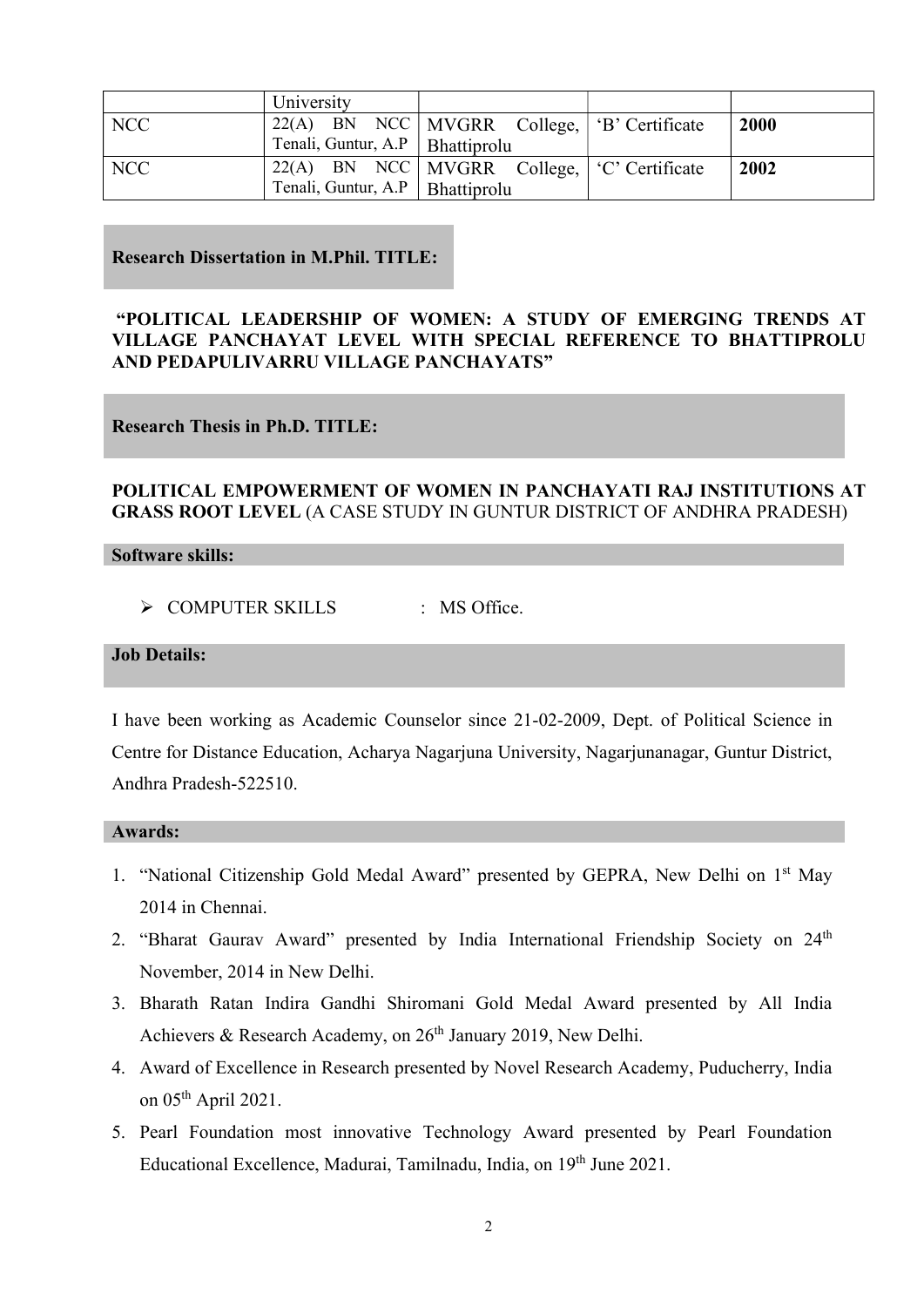- 6. Excellence Teaching in Higher Education Award presented by DK International Research Foundation, Perambalur, Tamilnadu, India, on 27<sup>th</sup> 2021.
- 7. Young Researcher Award 2021, presented by Institute of Scholars, Tamilnadu.

# As Author in Journal:

- 1. Dr. Babasaheb Ambedkar as An Indian Reformer, published in Theme of the Special Issue "Dr. Babasaheb Ambedkar: AN Architect of India", Aayushi International Interdisciplinary Research Journal ISSN 2349-638x, Special Issue No. 84, Impact factor 7.149, 14<sup>th</sup> April 2021, PP 405-409.
- 2. Dr.B.R. Ambedkar's Last Speech in the Constituent Assembly: An Overview, Weekly Science, International Research Journal, Vol.5, Issue-1, July-2017, P.1-4.
- 3. Dr. Ambedkar's Thoughts on Buddhism: An Overview, Research Dimensions, International Multidisciplinary Research Journal, Vol-3, Issue-7, july-2017, P.11-16.
- 4. Ambedkar and Indian Nationalism: An Overview, Research Directions, International Multidisciplinary Research Journal, Vol.4, Issu-11, May, 2017, P.5-10.
- 5. Influence of Ambedkar's Thought on Dalit's Role in India polity, Research Dimensions, International Research Journal, Vol.3, Issu-6, April, 2017, P.10-14.
- 6. Dr. Ambedkar Ideas for Inclusive growth of India: An Overview, International Multidisciplinary Research Journal, Vol.4, Issue-9, March, 2017, P.1-6.
- 7. Dr. B.R. Ambedkar Political Thought: An Overview, Review of Research, International online Multidisciplinary Research Journal, Vol.6, Issue-5, February, 2017, P.7-12.
- 8. Dr.B.R. Ambedkar: An Overview, Review of Research, International online Multidisciplinary Research Journal, Vol.6, Issue-4, January, 2017, P.15-18.
- 9. Distributive Justice in India, C. Vinod Kumar, Golden Research Thoughts, International Multidisciplinary Research Journal, Vol.4, Issue-7, Jan-2015, Pages-1-5.
- 10. Dr.B.R. Ambedkar Great Philosopher, C. Vinod Kumar, Indian Streams Research International Multidisciplinary Research Journal, Vol.-05, Issue-1, Feb-2015, Pages- 1 3.
- 11. Dr.B.R. Ambedkar: Social Justice in India, C. Vinod Kumar, Review of Research International Multidisciplinary Research Journal, Vol.4 Issue-6 March-2015, pages-1-3.
- 12. Women representatives in Panchayati Raj, their Socio-Economic and Political background: A case study of Guntur District, Andhra Pradesh, C. Vinod Kumar, Indian Streams Research Journal, International Multidisciplinary Research Journal, Vol.No.5, Issue- 3, April, 2015, Pages. 1- 24.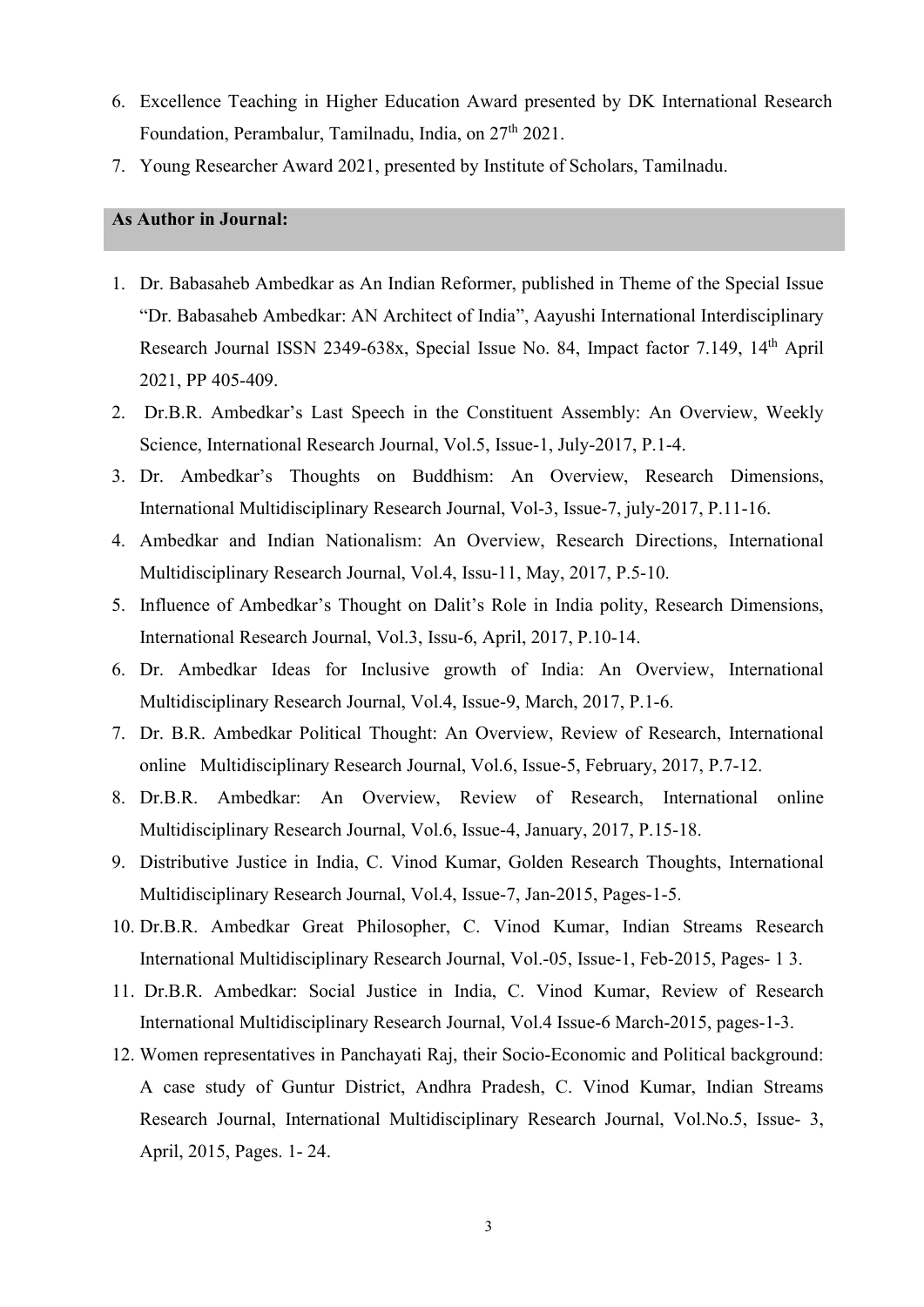- 13. Online Learning for future Generations, C. Vinod Kumar, International journal of Education for the future, Vol.2 Issue N0.1 January-March 2016, Pages-157-159.
- 14. Political Empowerment of Women in Panchayati Raj Institutions at Grassroot level: A case Study in Guntur District of Andhra Pradesh, Poverty and Public Policy a global journal, Vol.4, Issue-3, September 2012, p.153-179. Online published on 11/01/2013.

## Editor for International Journals:

- 1. International Journal of Multidisciplinary Research and Modern Education/ISSN:2454- 6119.
- 2. International Journal of Engineering Research and Modern Education/ISSN: 2455-4200.
- 3. International Journal of Scientific research and Modern education/ISSN: 2455-5630.
- 4. International Journal of current research and Modern Education/ISSN: 2455-5428
- 5. International Journal of Applied and advanced Scientific Research/ISSN 2456-3080.
- 6. International Journal of Computational Research and Development/ISSN 2456-3137.
- 7. International Journal of Interdisciplinary Research in Arts and Humanities/ ISSN 2456- 3145.
- 8. International Journal of Advanced Treads in Engineering and Technology/ISSN 2456- 3145.
- 9. International Journal of Recent Research and Applied Studies/ISSN 2349-4891.
- 10. Indo American Journal of Multidisciplinary Research and Review/ 2584-6292.
- 11. Star Research-An International Online Journal/ISSN 2321-676X.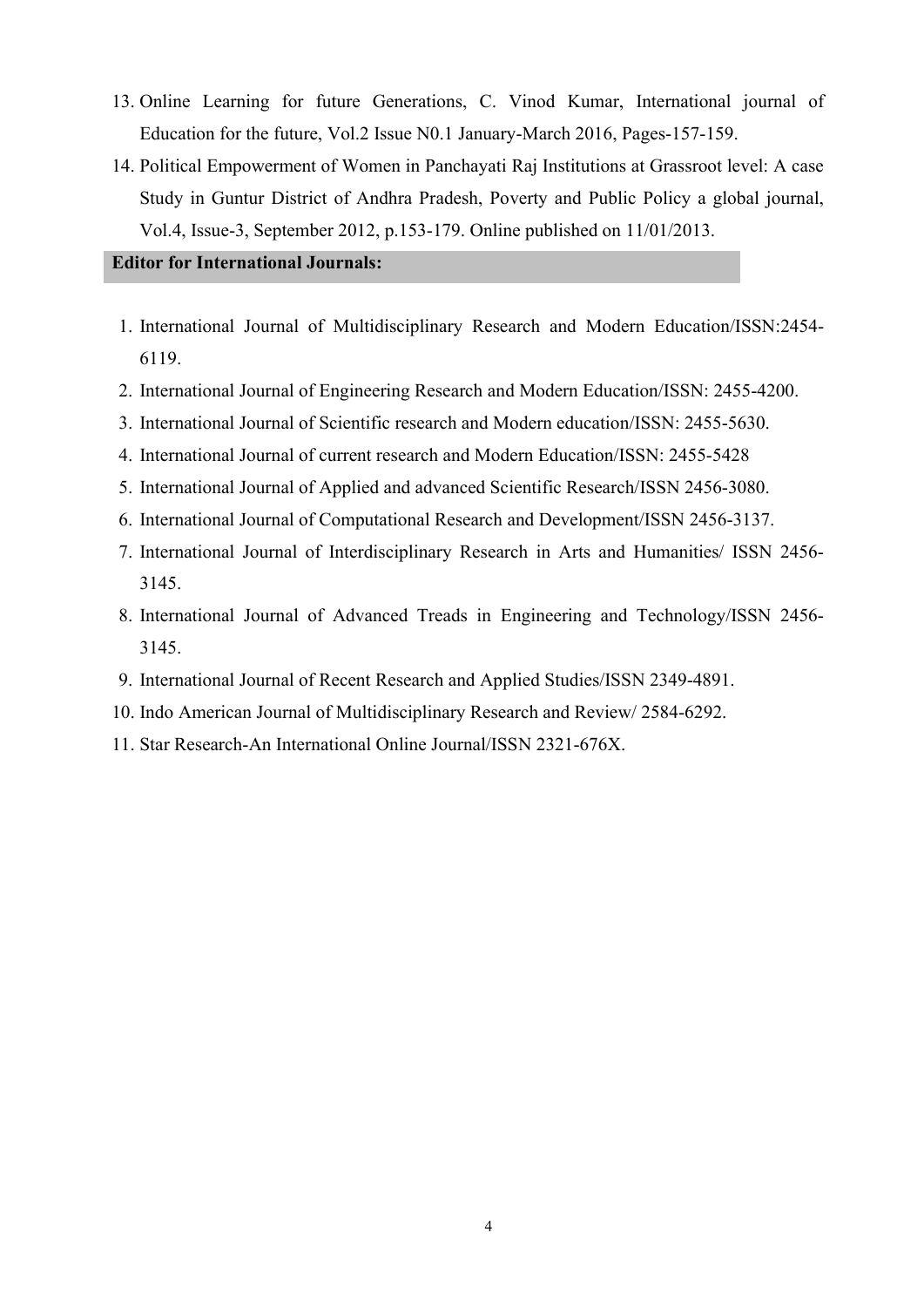#### Editor for International Book Publication:

- 1. Dr.Dilipkumar A. Ode, Jigeshkumar D. Chauhan, Dr. Birajlakshmi Ghosh, Dr. Arup Kumar Sarkar, Dr.Vinod Kumar Cherukuri, T.Brinda Multidisciplinary subjects for research-VI, Vol-1, Red shine publications, Sweden and India, April 2021, ISBN: 978- 1-6671-4354-5.
- 2. Dr.Dilipkumar A. Ode, Jigeshkumar, Dr. Birajlakshmi Ghosh, Dr.Vinod Kumar Cherukuri, Dr. G.Hemalatha, Subrata Das, Multidisciplinary subjects for Research-VI, Red shine publications, Sweden and India, April 2021, Vol-2, ISBN:978-1-6671-4352- 1.
- 3. Dr.Dilipkumar A. Ode, Jigeshkumar D. Chauhan, Dr. Birajlakshmi Ghosh, Dr.Vinod Kumar Cherukuri, Dr.Prashant Mundeja, Multidisciplinary subjects for research-VII, Vol-1, Red shine publications, Sweden and India, May, 2021, ISBN: 978-1-4834- 3085-0.
- 4. Dr.Dilipkumar A. Ode, Jigeshkumar, Dr. Birajlakshmi Ghosh, Dr.Vinod Kumar Cherukuri, Ms. Asha S Kutty, Dr. Sreeja Mole S, Multidisciplinary subjects for Research-VII, Red shine publications, Sweden and India, May, 2021, Vol-2, ISBN:978-1-4834-3038-6.

#### Editor for National Book Publication:

- 1. Dr.Dilipkumar A. Ode, Jigeshkumar D. Chauhan, Gourab Das, Dr. Sujitha A S, Dr.Vinod Kumar Cherukuri, Dr. Chetan Kumar Vyas, Multidisciplinary Research Area-2, Red shine publications, India, Sweden and Canada, April 2021, ISBN: 978-93- 90937-60-8.
- 2. Dr. Punya Shailaja, Dr.P. Rengarajan and Dr. Vinod Kumar Cherukuri "Right to Information Act tool in strengthening Democracy in India" Nitya Publications, Bhopl, Madhya Pradesh, first Edition, 2021,
- 3. Dr. Dilipkumar A. Ode, Jigeshkumar D. Chauhan, Dr. Birajlakshmi Ghosh, Dr.Vinod Kumar Cherukuri, Sarvesh Kumar, Aftab Alam, Multidisciplinary Research Area-3, Red shine publications, Sweden and India, May, 2021, ISBN: 978-93-90937-97-4.
- 4. Dr. Dilipkumar A. Ode, Jigeshkumar D. Chauhan, Aashka R. Sharma, Dr. Birajlakshmi Ghosh, Dr.Vinod Kumar Cherukuri, Md.Mousuf Raza, "Special Education", Red shine publications, Sweden and India, May, 2021, ISBN: 978-93-90937-98-1.

### Book Chapters: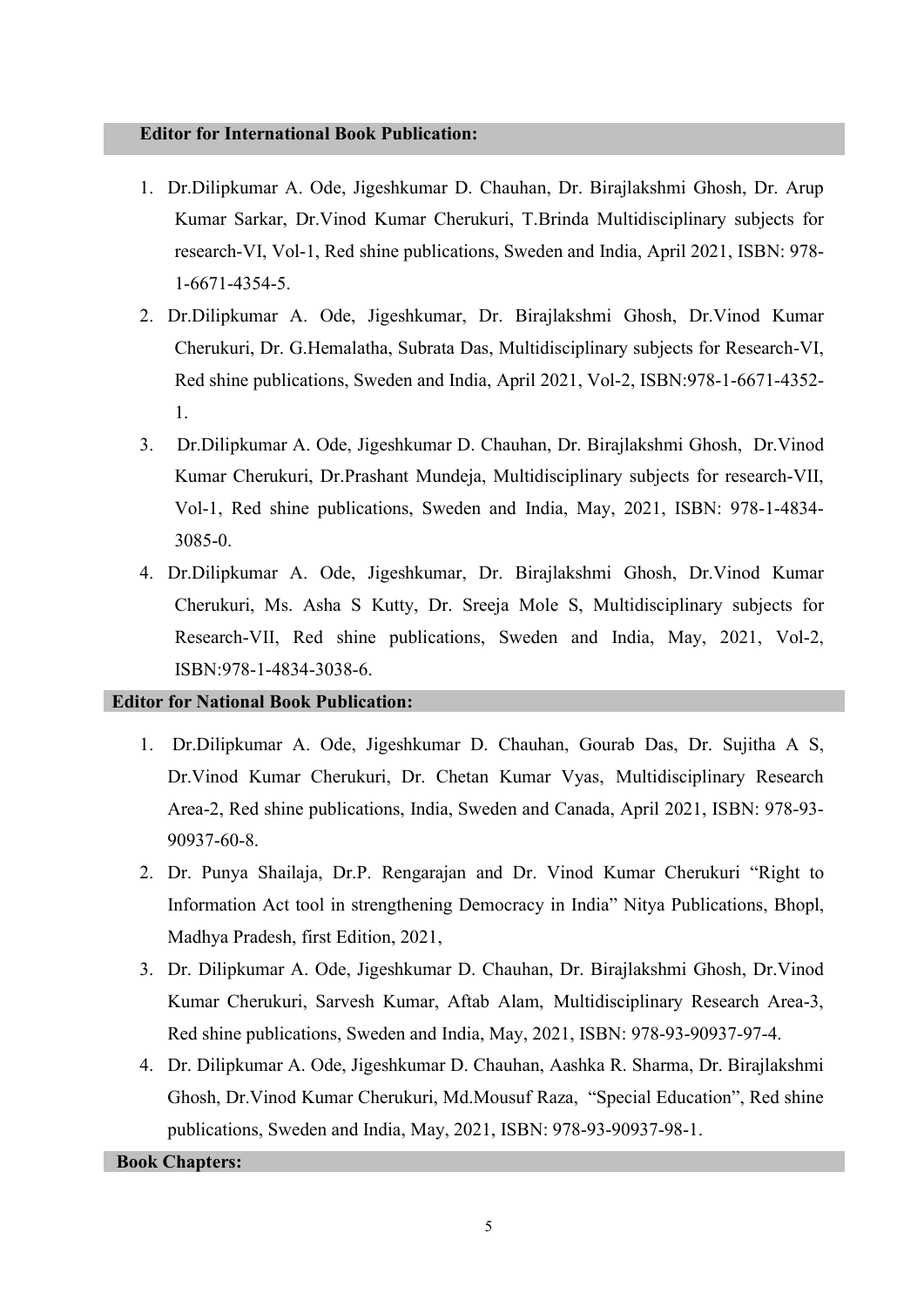- 1. Indian Government and Politics (6 Lessons), Dr. C. Vinod Kumar, School of Distance Education and Continuing Education, Dravidian University, Kuppam, Andhra Pradesh, 2008.
- 2. Good Governance in the Era of Globalization, in Edited book Good Governance and Sustainable Development, Dr. C. Vinod Kumar, Annai Matha Printers, Pondicherry,Vol No-I, 2012, Pages: 42-45.
- 3. Dr.B.R. Ambedkar Inspiration for Educational Development, in edited book Dr.B.R. Ambedkar on Education, B.R. Publishing Corporation, Delhi,2015, PP.204-207.
- 4. "Gandhiji and Gram Swaraj" published in edited book "Gandhian Ideology and Self-Sufficient India", Matrubhumi Publication, Madhya Pradesh, 2020, PP 1-9. ISBN:978- 81-947785-9-2.
- 5. "National Education Policy 2020: An overview on primary and high school education" published inedited book Dimensions of National Education Policy 2020, Matrubhumi Publication, Madhya Pradesh, 2020, PP 72-84. ISBN: 978-81-947785-8-5.
- 6. "Digital Education in India and challenges" published in edited book "Evolution of Digital Education during Pandemic", online Getha publication, Lucknow, 2021, PP. 132-143. ISBN: 978-93-90662-25-8.
- 7. "National Educational Policy 2020: Transforming the regulatory system of Higher Education in India", published in edited book "National Education policy 2020 & Higher Education issues and challenges", online Getha publication, Lucknow, 2021, PP. 11-20. ISBN: 978-93-90662-24-1.
- 8. "Regionalism in India" published in Multidisciplinary subjects for Research-V, Red shine publications, Sweden and India, Vol-1, March, 2020. PP.144-147, ISBN: 979-8- 718-87865-3.
- 9. "Role of Government in society development", Multidisciplinary subjects for research-V, Red shine publications, Sweden and India, Vol-2, March, 2020, PP.98-102. ISBN: 979-8-718-87982-7.
- 10. "Political Ideas of Jayaprakash Narayan: An Overview" published in "Multidisciplinary Research Area" Sweden and India, Vol-2, March, 2020, PP. 97-100. ISBN: 978-93- 90937-03-5.
- 11. "Role of the learning style elements in education" published in edited book "Educational studies", Red shine publications, Sweden and India, March, 2020, PP.72- 77. ISBN: 978-93-90937-02-8.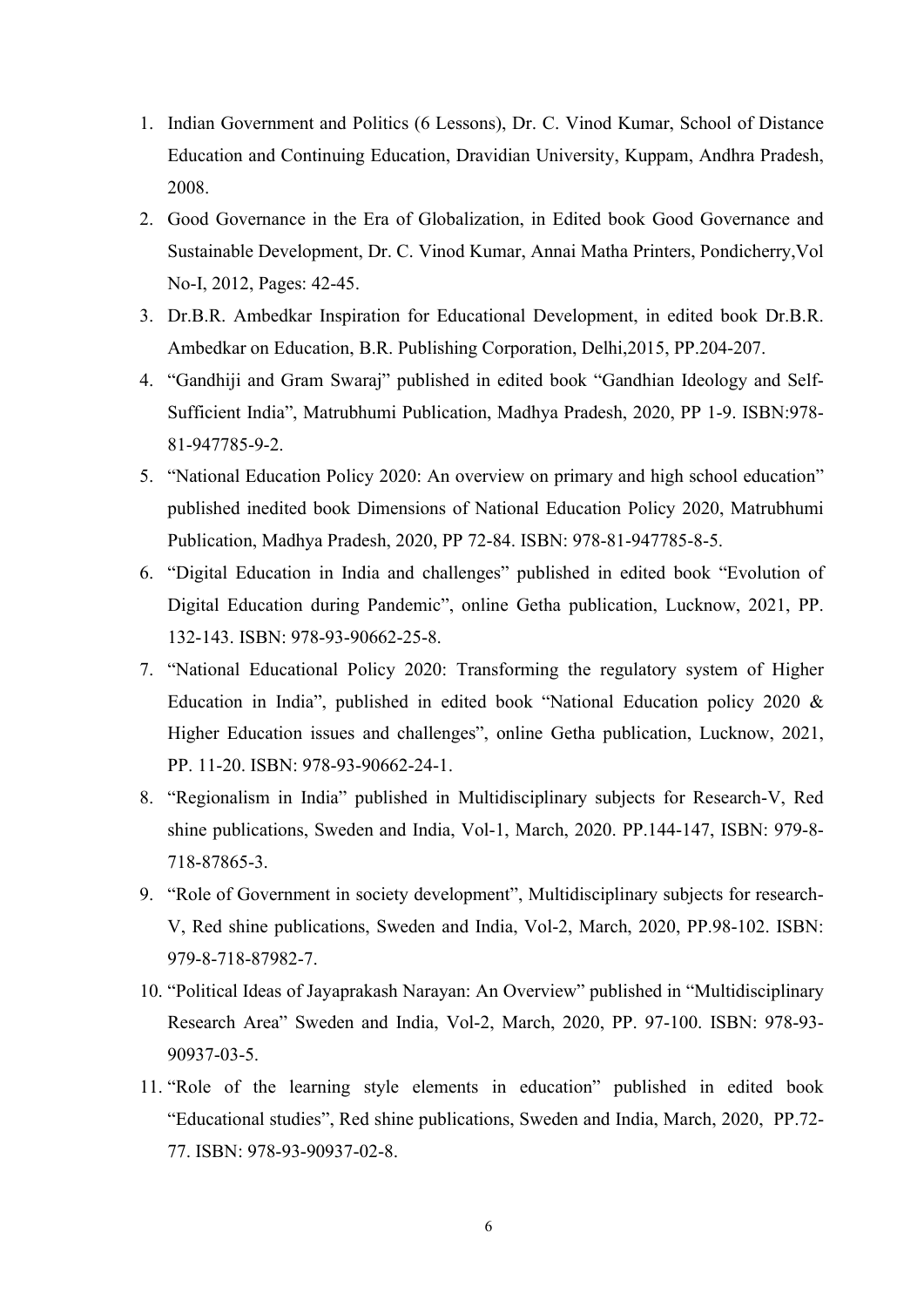- 12. "Environmental Awareness among students with special reference to Acharya Nagarjuna University, Guntur District, Andhra Pradesh" published in Multidisciplinary Research Area-2, Red shine publications, Sweden and India, April 2021, PP.78-83. ISBN: 978-93-90937-60-8.
- 13. "Voting behaviour among people in vemuru assembly constituency, Guntur District Andhra Pradesh" published in multidisciplinary subjects for research-VI, Vol-1, Red shine publications, Sweden and India, April 2021, PP.150-155. ISBN: 978-1-6671- 4354-5.
- 14. "Political Awareness among people (a case study of Guntur District, Andhra Pradesh)" published in Multidisciplinary subjects for Research-VI, Red shine publications, Sweden and India, April 2021, Vol-2, PP. 143-148. ISBN:978-1-6671-4352-1.
- 15. "Corruption and Its Consequences in India" published in edited book "Corruption: As an Obstacle Towards Development", Desh Vikas Publications, Visakhapatnam, April, 2021, PP.216-223. ISBN: 978-81-947203-4-8.
- 16. Online and Digital Education in India, New Education Policy 2020 & other key areas of focus, online Getha publication, Lucknow, 2021, PP.163-182.
- 17. Inclusive Education and barriers in India: An overview, in edited book Inclusive Education a comprehensive study, online Getha publication, Lucknow, 2021, PP.183- 195.
- 18. Methods of teaching in social science in edited book Micro teaching skills, online Getha publication, Lucknow, 2021, PP.175-185.
- 19. Psycho-socio environmental issues at workplace with special reference to Acharya Nagarjuna University, published in edited book "Psycho Social Environmental Issues of employees at workplace", Nitya Publications, Bhopl, Madhya Pradesh, first Edition, 2021, ISBN 978-93-90699-18-6.
- 20. Right to Information act Impact on Good Governance, published in edited book "Right to Information Act tool in strengthening Democracy in India" Nitya Publications, Bhopl, Madhya Pradesh, first Edition, 2021, PP-144-153.
- 21. Awareness of corruption Among People in Guntur District of Andhra Pradesh, published in edited book Multidisciplinary subjects for research-VII, Vol-1, Red shine publications, Sweden and India, May, 2021, PP.130-137, ISBN: 978-1-4834-3085-0.
- 22. Dr.Dilipkumar A. Ode, Jigeshkumar, Dr. Birajlakshmi Ghosh, Dr.Vinod Kumar Cherukuri, Ms. Asha S Kutty, Dr. Sreeja Mole S, Multidisciplinary subjects for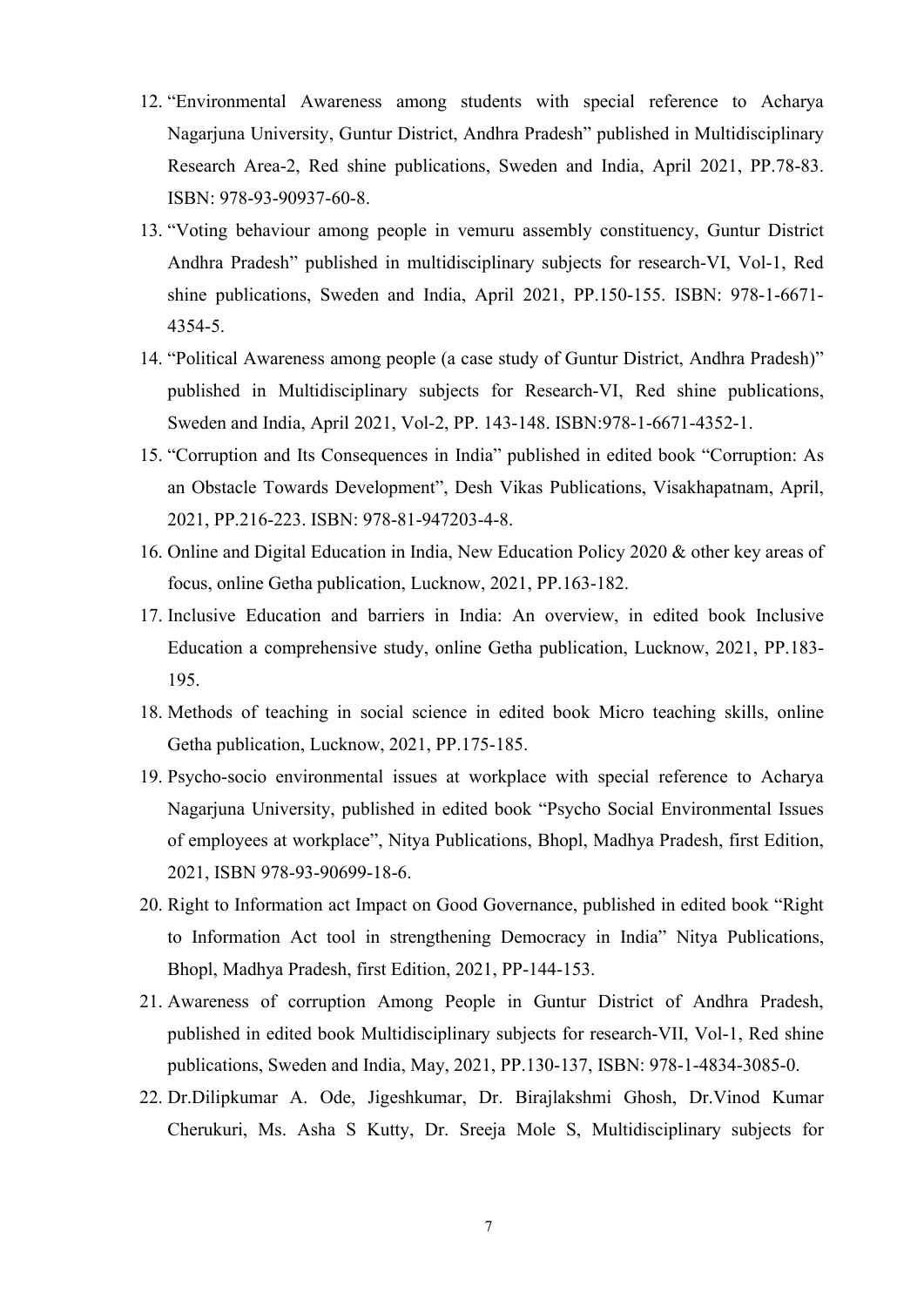Research-VII, Red shine publications, Sweden and India, May, 2021, Vol-2, ISBN:978- 1-4834-3038-6.

- 23. Awareness of Reservations Among People with special reference to Guntur District of Andhra Pradesh, Multidisciplinary subjects for Research-VII, Red shine publications, Sweden and India, May, 2021, Vol-2, PP. 99-104, ISBN:978-1-4834-3038-6.
- 24. Teachers Awareness of Education Issues in Guntur District of Andhra Pradesh, Special Education, Red shine publications, Sweden and India, May, 2021, PP. 67-75, ISBN: 978-93-90937-98-1.

## As Single Author in Books:

- 1. Democratic Theory, M.A. Political Science, Paper III, IV Semester, ICT Division, Centre for Distance Education, Acharya Nagarjuna University, 2016.
- 2. Comparative Politics, M.A. Political Science, Paper -I, III Semester, ICT Division Centre for Distance Education, Acharya Nagarjuna University, 2015.
- 3. Approaches & Theory in International Relations, Paper -II, M.A. Political Science, III Semester, ICT Division, Centre for Distance Education, Acharya Nagarjuna University, 2015.
- 4. Modern Political Theory, M.A. Political Science, Paper -III, III Semester, ICT Division, Centre for Distance Education, Acharya Nagarjuna University, 2015.
- 5. Modern Indian Political Thought, M.A. Political Science, Paper -IV, III Semester, ICT Division, Centre for Distance Education, Acharya Nagarjuna University, 2015.
- 6. Diplomacy, M.A. Political Science, Paper -V, III Semester, ICT Division, Centre for Distance Education, Acharya Nagarjuna University, 2015.
- 7. Indian Government and Politics, B.A. Political Science, Paper-V, II year, ICT Division, Centre for Distance Education, Acharya Nagarjuna University, 2015.
- 8. Public Administration in India, B.A. Public Administration, Paper- IV, II-year, ICT Division, Centre for Distance Education, Acharya Nagarjuna University, 2015., Centre for Distance Education, Acharya Nagarjuna University, 2015.
- 9. Western Political Thought -II, M.A. Political Science, Paper I, II Semester, ICT Division, Centre for Distance Education, Acharya Nagarjuna University, 2015.
- 10. Contemporary Administrative Theory, Paper II, II Semester, ICT Division, Centre for Distance Education, Acharya Nagarjuna University, 2015.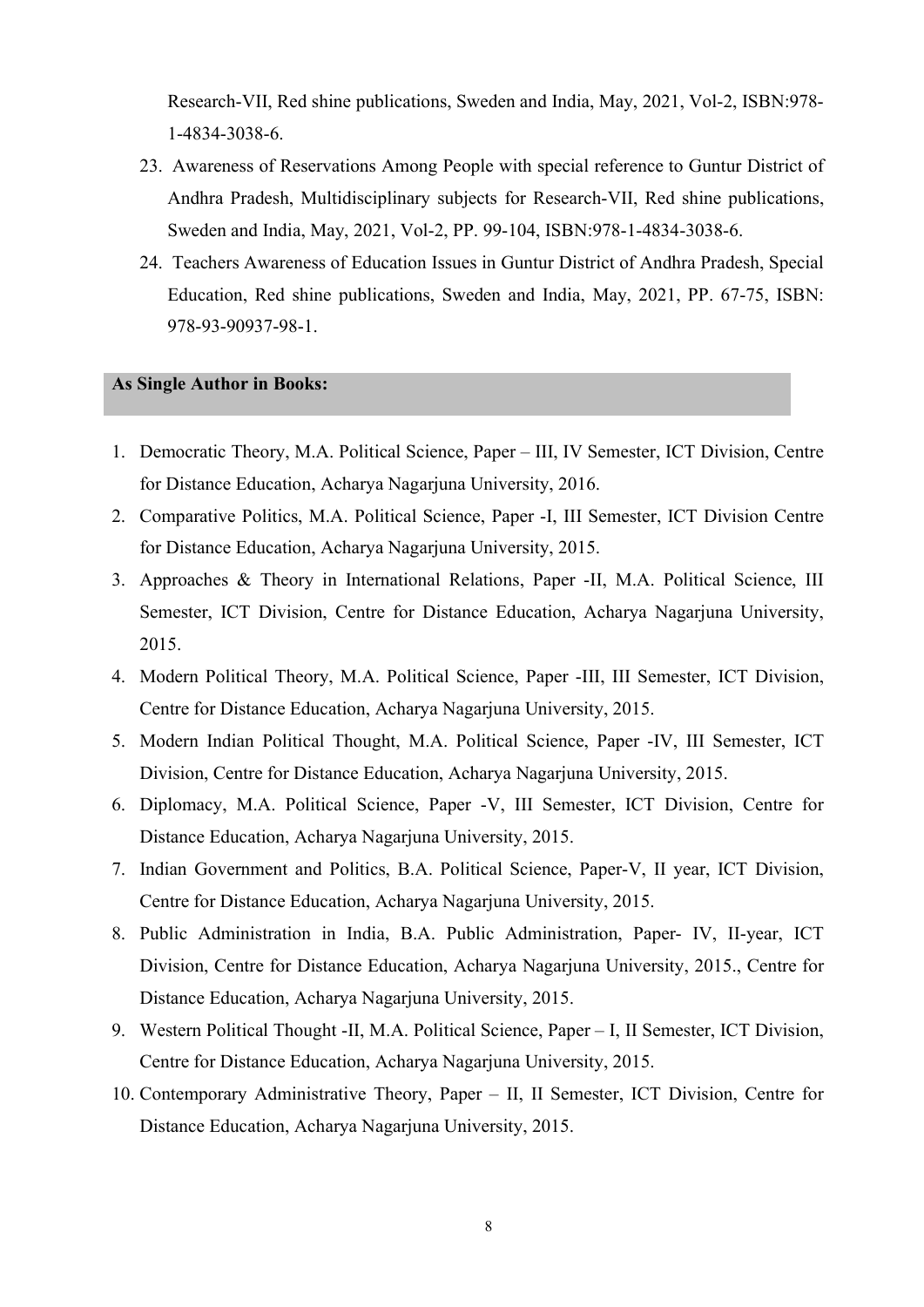- 11. Indian political Processes, Paper III, II Semester, ICT Division, Centre for Distance Education, Acharya Nagarjuna University, 2015.
- 12. Research Methodology, Paper IV, II Semester, ICT Division, Centre for Distance Education, Acharya Nagarjuna University, 2015.
- 13. Public Policy, Paper V, II Semester, ICT Division, Centre for Distance Education, Acharya Nagarjuna University, 2015.
- 14. Western Political Thought-I, M.A. Political Science, Paper I, I Semester, ICT Division, Centre for Distance Education, Acharya Nagarjuna University, 2014.
- 15. Administrative Theory (Classic), M.A. Political Science, Paper II, I Semester, ICT Division, Centre for Distance Education, Acharya Nagarjuna University, 2014.
- 16. Indian Constitution, M.A. Political Science, Paper III, I Semester, ICT Division, Centre for Distance Education, Acharya Nagarjuna University, 2014.
- 17. Government and Politics in Andhra Pradesh, M.A. Political Science, Paper IV, I Semester, ICT Division, Centre for Distance Education, Acharya Nagarjuna University, 2014.
- 18. Women and Politics, M.A. Political Science, Paper V, I Semester, ICT Division, Centre for Distance Education, Acharya Nagarjuna University, 2014.
- 19. Political Science: Concepts, Theories & Institutions, B.A. Political Science, Paper V, I Year, ICT Division, Centre for Distance Education, Acharya Nagarjuna University, 2014.
- 20. Public Administration: Introduction to Public Administration, paper- IV, I year, ICT Division, Centre for Distance Education, Acharya Nagarjuna University, 2014.
- 21. Indian Heritage and Culture, C. Vinod Kumar, Centre for Distance Education, Acharya Nagarjuna University, Nagarjunanagar, Guntur, Andhra Pradesh, 2012, Pages: 1-181.

### As Paper Setter:

- 1. Political Thought, B.A. Political Science, Paper- V, III-year, ICT Division, Centre for Distance Education, Acharya Nagarjuna University, 2017.
- 2. International Relations, B.A. Political Science, Paper- IV, III-year, ICT Division, Centre for Distance Education, Acharya Nagarjuna University, 2017.
- 3. Management of Resources, B.A. Public Administration, paper- III, III-year, ICT Division, Centre for Distance Education, Acharya Nagarjuna University, 2017.
- 4. E-Governance, B.A. Public Administration, paper- IV(b), III-year, ICT Division, Centre for Distance Education, Acharya Nagarjuna University, 2017.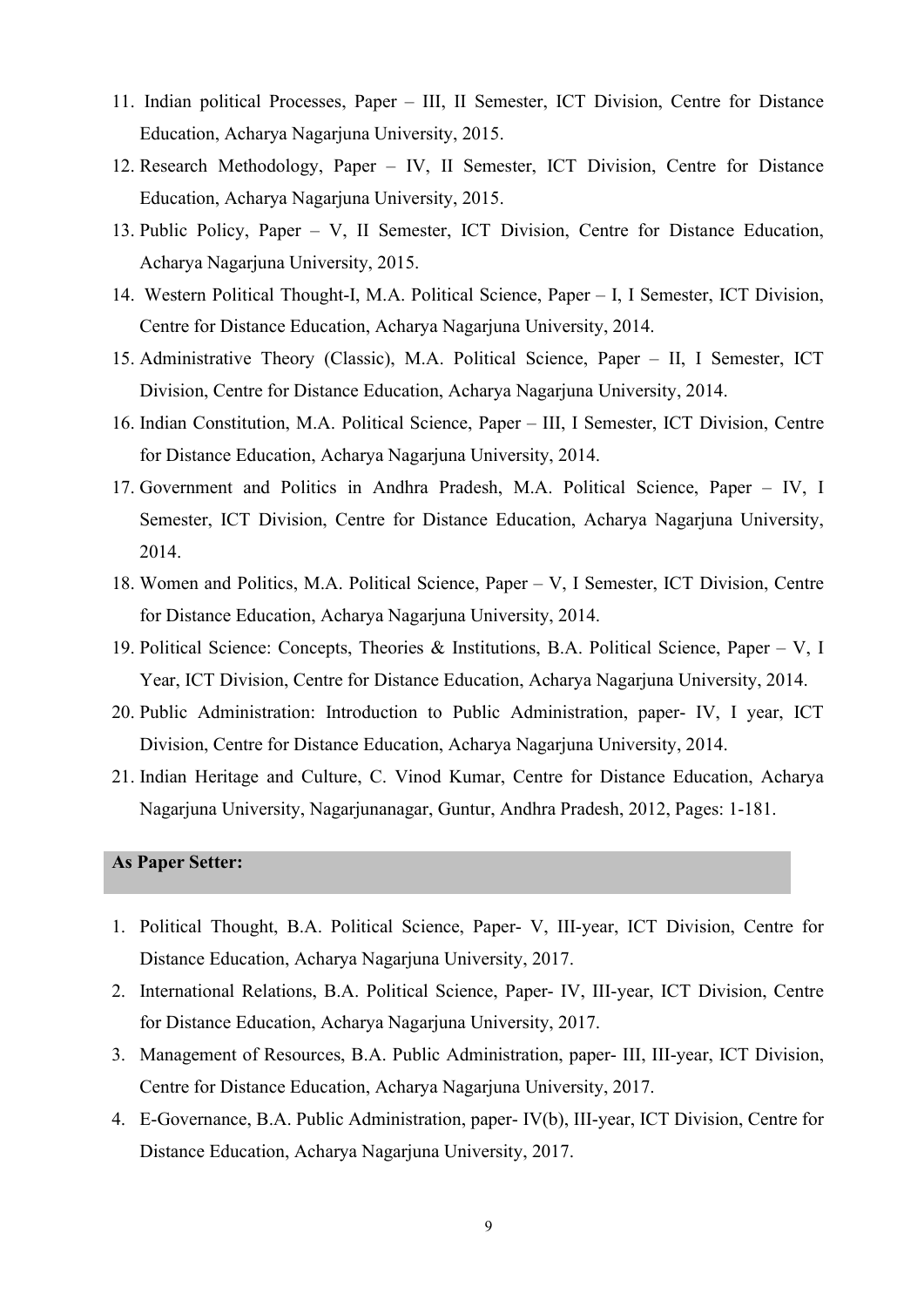- 5. Political Sociology, M.A. Political Science, Paper I, IV Semester, ICT Division, Centre for Distance Education, Acharya Nagarjuna University, 2016.
- 6. International Organization and Global Issues, M.A. Political Science, Paper II, IV Semester, ICT Division, Centre for Distance Education, Acharya Nagarjuna University, 2016.
- 7. Democratic Theory, M.A. Political Science, Paper III, IV Semester, ICT Division, Centre for Distance Education, Acharya Nagarjuna University, 2016.
- 8. Select Modern Governments, M.A. Political Science, Paper IV, IV Semester, ICT Division, Centre for Distance Education, Acharya Nagarjuna University, 2016.
- 9. Foreign Policy od India, M.A. Political Science, Paper –V, IV Semester, ICT Division, Centre for Distance Education, Acharya Nagarjuna University, 2016.
- 10. Comparative Politics, M.A. Political Science, Paper -I, III Semester, ICT Division, Centre for Distance Education, Acharya Nagarjuna University, 2015.
- 11. Approaches & Theory in International Relations, Paper -II, M.A. Political Science, III Semester, ICT Division, Centre for Distance Education, Acharya Nagarjuna University, 2015.
- 12. Modern Indian Political Theory, M.A. Political Science, Paper -III, III Semester, ICT Division, Centre for Distance Education, Acharya Nagarjuna University, 2015.
- 13. Modern Indian Political Thought, M.A. Political Science, Paper -IV, III Semester, ICT Division, Centre for Distance Education, Acharya Nagarjuna University, 2015.
- 14. Diplomacy, M.A. Political Science, Paper -V, III Semester, ICT Division, Centre for Distance Education, Acharya Nagarjuna University, 2015.
- 15. Indian Government and Politics, B.A. Political Science, Paper-V, II-year, ICT Division, Centre for Distance Education, Acharya Nagarjuna University, 2015.
- 16. Public Administration in India, B.A. Public Administration, Paper- IV, II-year Centre for Distance Education, Acharya Nagarjuna University, 2015., ICT Division, Centre for Distance Education, Acharya Nagarjuna University, 2015.
- 17. Western Political Thought -II, M.A. Political Science, Paper I, II Semester, ICT Division, Centre for Distance Education, Acharya Nagarjuna University, 2015.
- 18. Contemporary Administrative Theory, Paper II, II Semester, ICT Division, Centre for Distance Education, Acharya Nagarjuna University, 2015.
- 19. Indian political Processes, Paper III, II Semester, ICT Division, Centre for Distance Education, Acharya Nagarjuna University, 2015.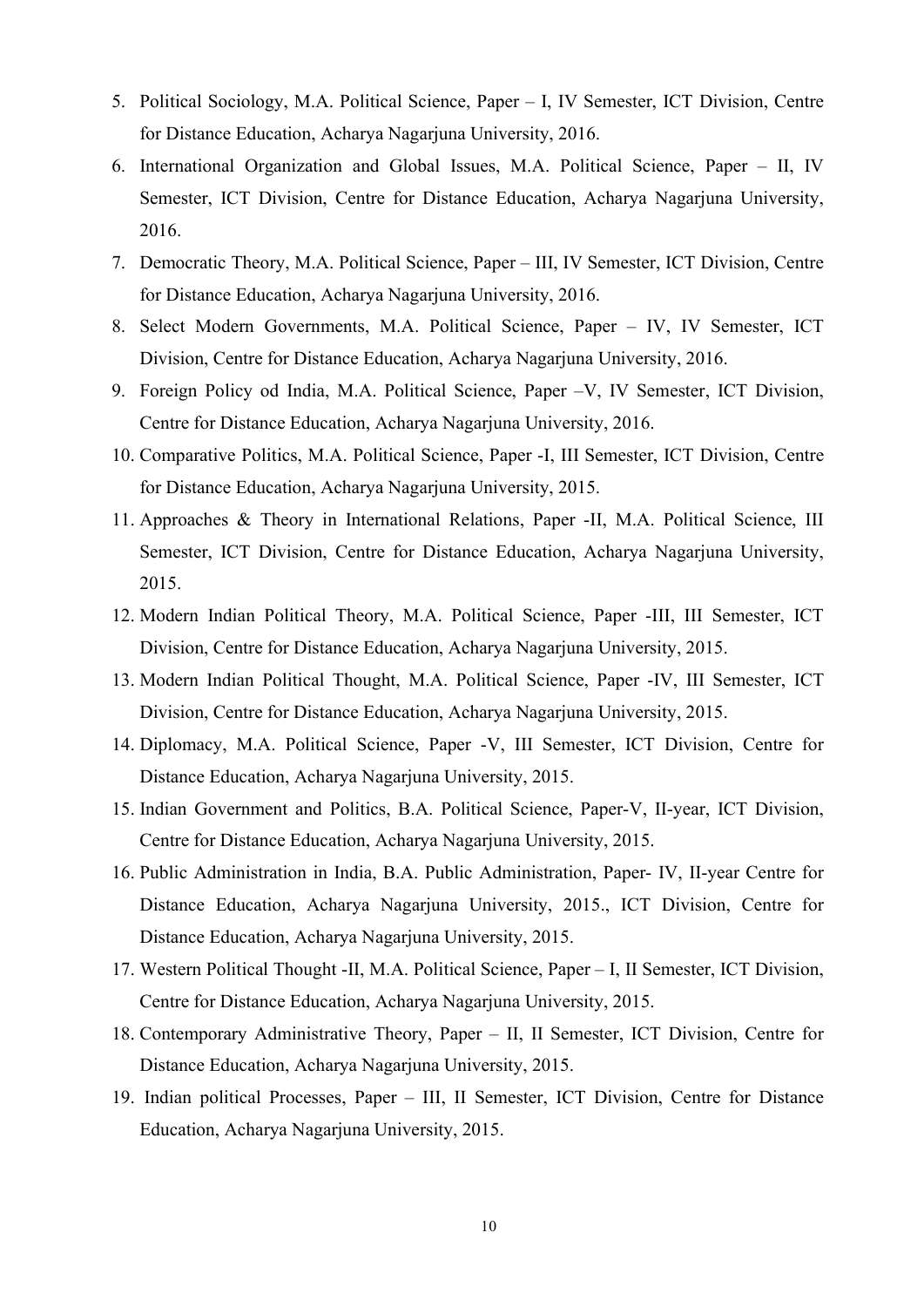- 20. Research Methodology, Paper IV, II Semester, ICT Division, Centre for Distance Education, Acharya Nagarjuna University, 2015.
- 21. Public Policy, Paper V, II Semester, ICT Division, Centre for Distance Education, Acharya Nagarjuna University, 2015.
- 22. Western Political Thought-I, M.A. Political Science, Paper I, I Semester, ICT Division, Centre for Distance Education, Acharya Nagarjuna University, 2014.
- 23. Administrative Theory (Classic), M.A. Political Science, Paper II, I Semester, ICT Division, Centre for Distance Education, Acharya Nagarjuna University, 2014.
- 24. Indian Constitution, M.A. Political Science, Paper III, I Semester, ICT Division, Centre for Distance Education, Acharya Nagarjuna University, 2014.
- 25. Government and Politics in Andhra Pradesh, M.A. Political Science, Paper IV, I Semester, ICT Division, Centre for Distance Education, Acharya Nagarjuna University, 2014.
- 26. Women and Politics, M.A. Political Science, Paper V, I Semester, ICT Division, Centre for Distance Education, Acharya Nagarjuna University, 2014.

### Lectures:

| Title of the Conference /<br>Seminar     | Organized by                            | Title of the Talk                                               | Year |
|------------------------------------------|-----------------------------------------|-----------------------------------------------------------------|------|
| <b>EXTENSION GUEST</b><br><b>LECTURE</b> | <b>ANDHRA MUSLIM</b><br>COLLEGE, GUNTUR | Social Reformers and their<br>contribution to Indian<br>Society | 2017 |
| <b>EXTENSION GUEST</b>                   | <b>ANDHRA MUSLIM</b>                    | Public Policy: It's                                             | 2017 |
| <b>LECTURE</b>                           | COLLEGE, GUNTUR                         | Importance                                                      |      |
| <b>EXTENSION GUEST</b><br><b>LECTURE</b> | <b>ANDHRA MUSLIM</b><br>COLLEGE, GUNTUR | Voting Behaviour                                                | 2016 |
| <b>EXTENSION GUEST</b><br><b>LECTURE</b> | <b>ANDHRA MUSLIM</b><br>COLLEGE, GUNTUR | Human Relations Theory                                          | 2016 |
| <b>EXTENSION GUEST</b><br><b>LECTURE</b> | <b>ANDHRA MUSLIM</b><br>COLLEGE, GUNTUR | Karl Marx-Capitalism                                            | 2016 |
| <b>EXTENSION GUEST</b>                   | <b>ANDHRA MUSLIM</b>                    | Indian Constitution and                                         | 2015 |
| <b>LECTURE</b>                           | COLLEGE, GUNTUR                         | Women                                                           |      |
| <b>EXTENSION GUEST</b>                   | <b>ANDHRA MUSLIM</b>                    | Social Contract-An                                              | 2015 |
| <b>LECTURE</b>                           | COLLEGE, GUNTUR                         | Overview                                                        |      |
| <b>EXTENSION GUEST</b>                   | <b>ANDHRA MUSLIM</b>                    | Regional Parties and                                            | 2015 |
| <b>LECTURE</b>                           | COLLEGE, GUNTUR                         | <b>Coalitional Politics</b>                                     |      |
| <b>EXTENSION GUEST</b>                   | <b>ANDHRA MUSLIM</b>                    | Fundamental Rights An                                           | 2014 |
| <b>LECTURE</b>                           | COLLEGE, GUNTUR                         | Experiences                                                     |      |
| <b>EXTENSION GUEST</b><br><b>LECTURE</b> | <b>ANDHRA MUSLIM</b><br>COLLEGE, GUNTUR | Plato's Ideal State                                             | 2013 |
| <b>EXTENSION GUEST</b>                   | <b>ANDHRA MUSLIM</b>                    | <b>Human Relations</b>                                          | 2012 |
| <b>LECTURE</b>                           | COLLEGE, GUNTUR                         | Approach                                                        |      |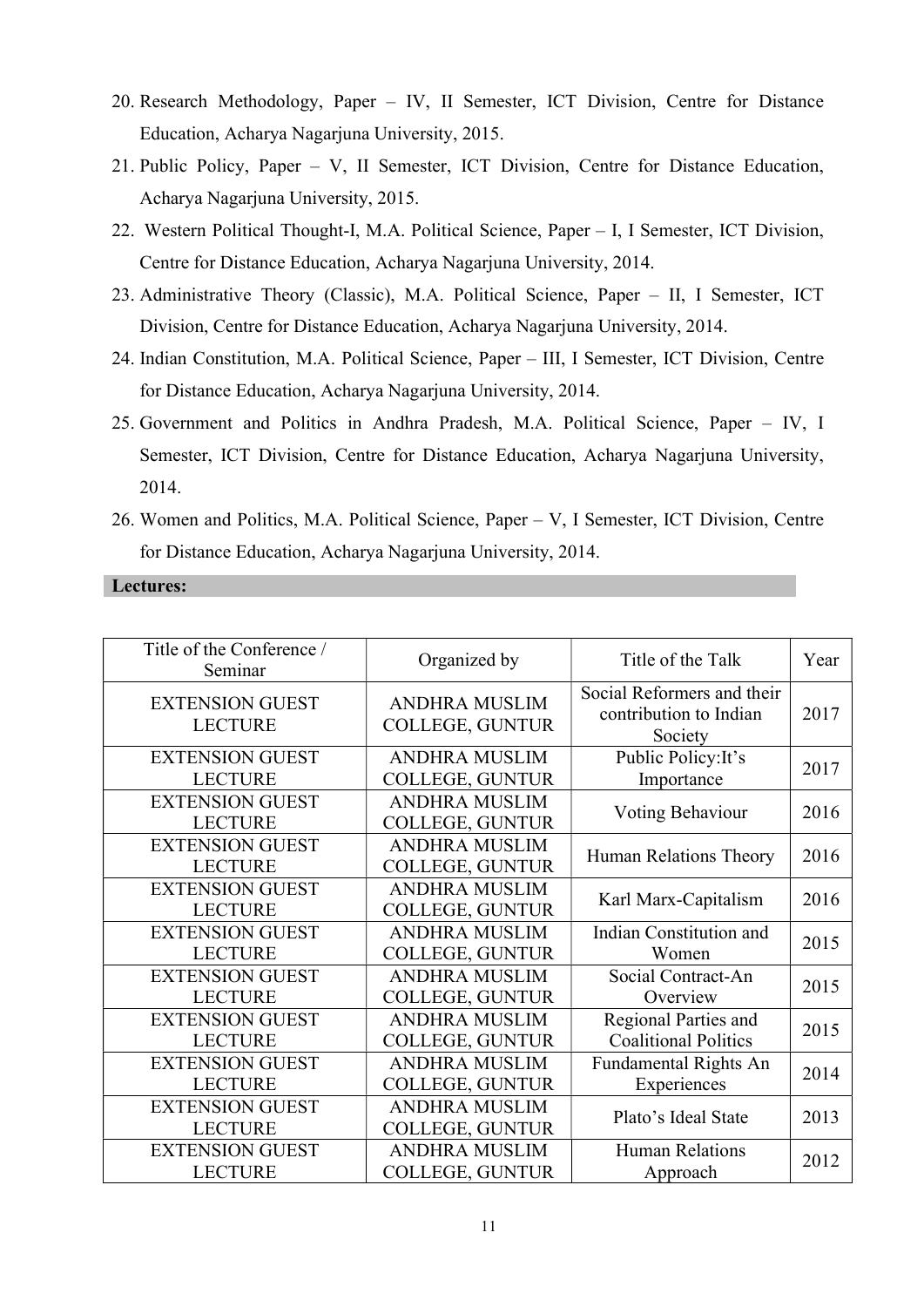# Workshops/symposium: Attended

| S.NO. | Name/Title                                                                                                                                       | Organized by                                                                                                                                            | Duration      | Year                                                               |
|-------|--------------------------------------------------------------------------------------------------------------------------------------------------|---------------------------------------------------------------------------------------------------------------------------------------------------------|---------------|--------------------------------------------------------------------|
| 01    | Reforms in Revenue<br>Administration-With<br>special focus on land<br>titles and rights                                                          | Dept. of Public<br>Administration,<br>Dr.B.R.<br>Ambedkar<br>open<br>university,                                                                        | One day       | $\overline{15^{th}}$ July<br>2019                                  |
|       | International<br>Workshop on<br>'Research                                                                                                        | Hyderabad<br>International<br>Students Cell,<br>Acharya                                                                                                 | 8 Days        | $20th$ to<br>27 <sup>th</sup><br>March                             |
| 02    | Methodology and R-<br>Programming'                                                                                                               | Nagarjuna<br>University                                                                                                                                 |               | 2018                                                               |
| 03    | National Workshop<br>on "Quality Issues in<br>Developing/Revising<br>Self Learning<br>of<br>Materials<br>in open<br>Distance<br>and<br>Learning" | <b>Staff Training and</b><br>Research Institute of<br>Distance Education,<br>IGNOU, New Delhi.                                                          | Seven<br>Days | $10^{th} - 17^{th}$<br>July,<br>2017                               |
| 04    | "Scopus-Research<br>Management and<br>Publishing Tool"                                                                                           | South Asia Consultant<br>Elsevier, at Acharya<br>Nagarjuna University.                                                                                  | One<br>Day    | $13th$ June<br>2016                                                |
| 05    | National Workshop<br>on<br>E-Content Development,                                                                                                | Dept. of Commerce<br>& Business<br>Administration and<br><b>Centre for Distance</b><br>Education, Acharya<br>Nagarjuna<br>University,<br>Nagarjunanagar | Two<br>Days   | $14^{th} \& 15^{th}$ ,<br>February<br>2014                         |
| 06    | National Workshop on<br>Applications<br><b>ICT</b><br>in<br><b>Distance Education</b>                                                            | organized by Centre<br>for Distance<br>Education, Acharya<br>Nagarjuna University                                                                       | Two<br>Days   | 26 <sup>th</sup><br>&27 <sup>th</sup><br>June<br>2010.             |
| 07    | Programme<br>Training<br>on<br>Data Base<br>Management<br>Analysis<br>of Data<br>and<br>Analysis of Data using<br>SPSS software                  | organized by Dept.<br>of Population Studies<br>Annamail University,<br>Tamilnadu                                                                        | Four<br>Days  | 30 <sup>th</sup><br>March to<br>02 <sup>nd</sup><br>April<br>2010. |
| 08    | Training in                                                                                                                                      | organized by the<br>Centre for HRD,                                                                                                                     | One           | 23 <sup>rd</sup>                                                   |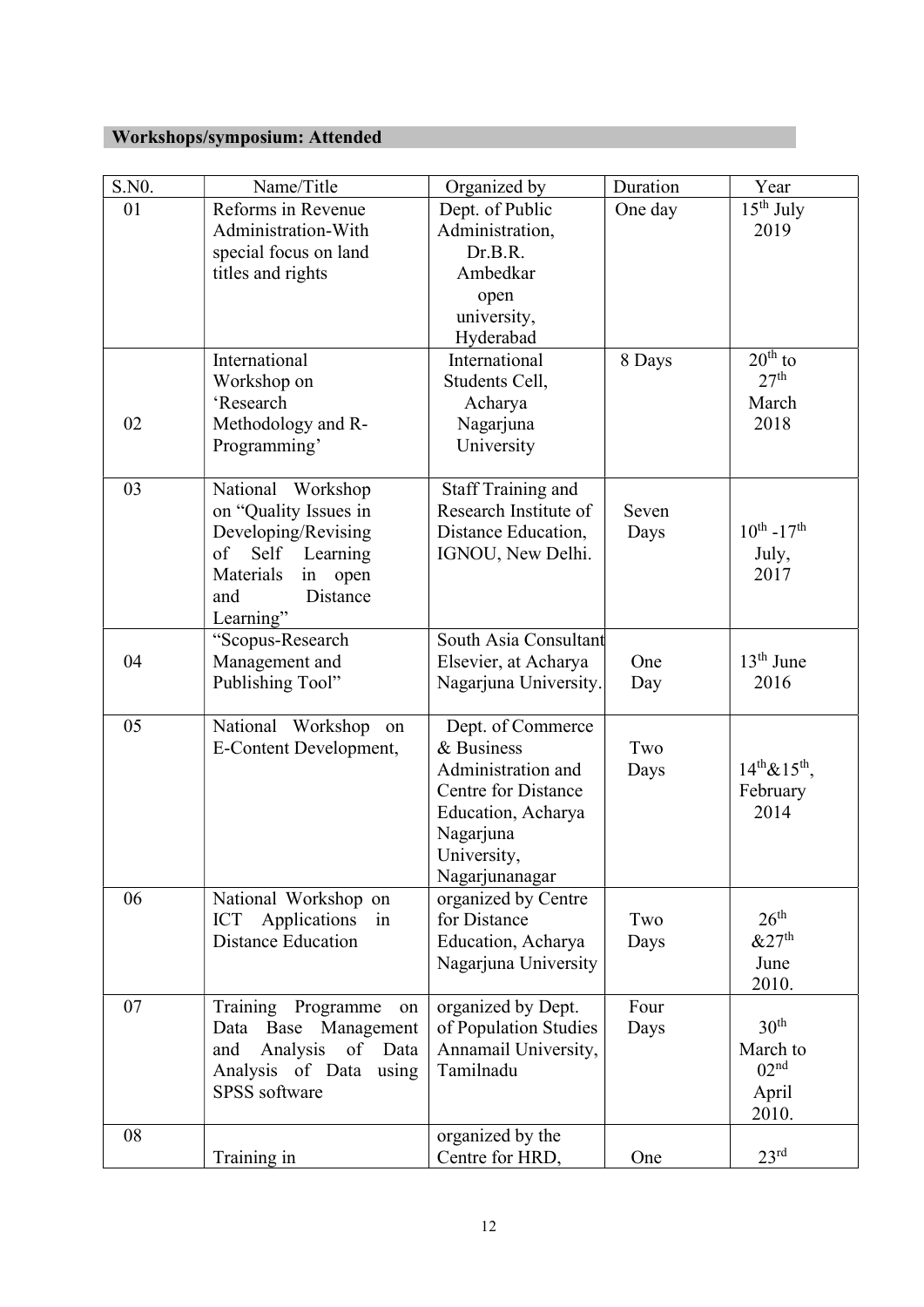|    | "Communication Skills"         | Acharya Nagarjuna<br>University, Guntur                                                                                        | Day               | October<br>2008.                    |
|----|--------------------------------|--------------------------------------------------------------------------------------------------------------------------------|-------------------|-------------------------------------|
| 09 | "Census Data<br>Dissemination" | organized by the<br>Directorate of Census<br><b>Operations Andhra</b><br>Pradesh at Acharya<br>Nagarjuna University,<br>Guntur | One<br>Day        | 28 <sup>th</sup><br>March,<br>2008. |
| 10 | Meditation<br>Techniques       | Acharya Nagarjuna<br>University                                                                                                | <b>One</b><br>Day | 30 <sup>th</sup><br>August<br>2008  |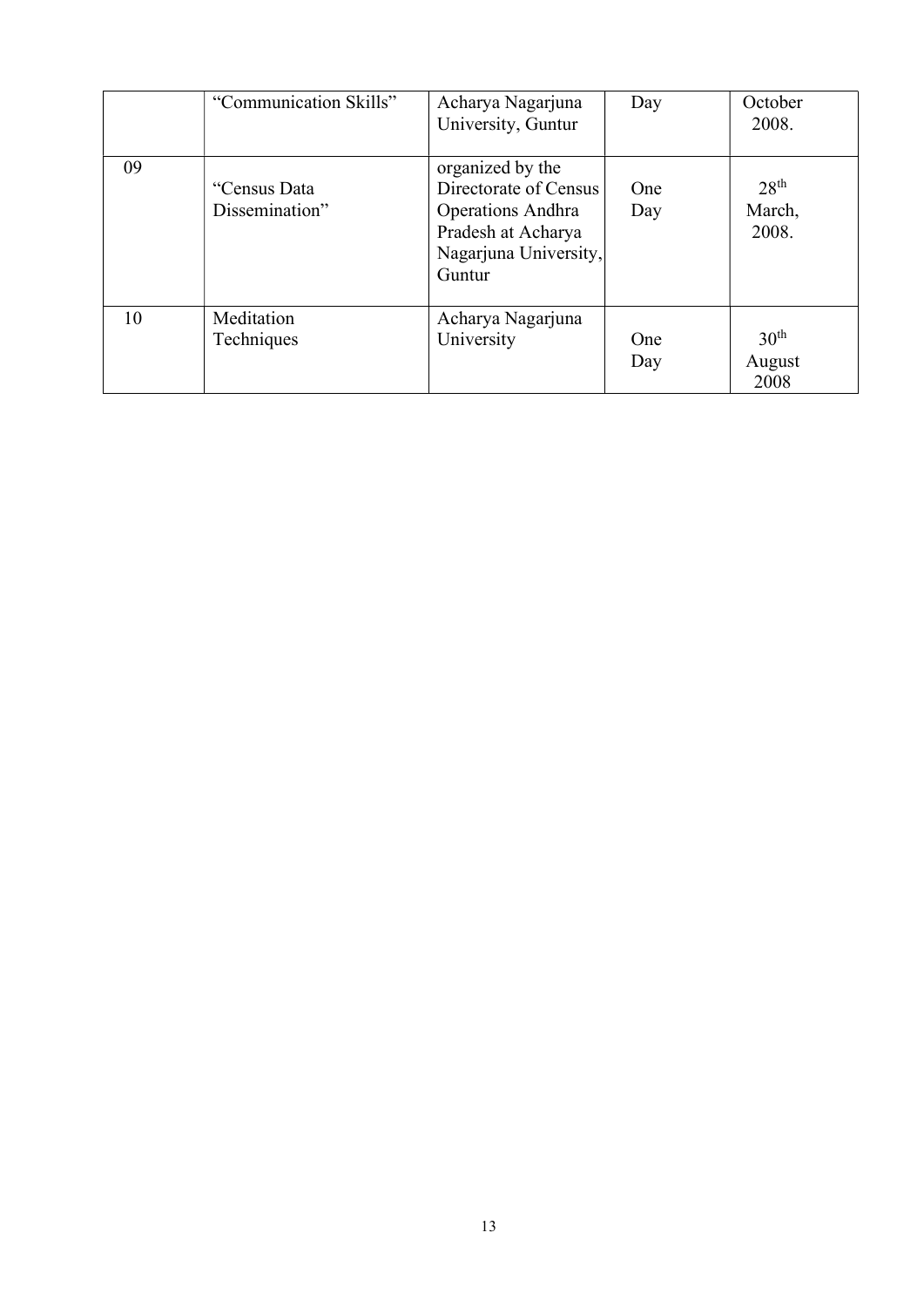# Participated and presented papers in International Conferences & seminars

| S.No.          | Title of the Seminar                                                                                                      | Organized by                                                                                                                                                                    | Title of the<br>paper                                                                                                                                 | Year                                                                   |
|----------------|---------------------------------------------------------------------------------------------------------------------------|---------------------------------------------------------------------------------------------------------------------------------------------------------------------------------|-------------------------------------------------------------------------------------------------------------------------------------------------------|------------------------------------------------------------------------|
| $\mathbf{1}$   | $6th$ International<br>Conference on<br><b>Advanced Research</b><br>in Arts, Science,<br>Engineering &<br>Technology-2021 | DK International research<br>foundation, Tamilnadu                                                                                                                              | <b>AWARENESS OF</b><br><b>LEGAL RIGHTS</b><br>OF WOMEN (A<br><b>CASE STUDY OF</b><br><b>GUNTUR</b><br><b>DISTRICT OF</b><br><b>ANDHRA</b><br>PRADESH) | $\overline{27}$ <sup>th</sup> June,<br>2021                            |
| $\overline{2}$ | Diaspra Governance<br>in International<br>Relations:<br>Opportunities and<br>Challenges for India                         | Centre for Diaspora Studies,<br>Central University of<br>Gujarat, Gandhinagar,<br>Gujarat, India.                                                                               | Illegal<br>Immigrants:<br>Challenges of<br>Governance in<br>India                                                                                     | 10 <sup>th</sup><br>$&1\overline{1^{\text{th}}}$<br>February,<br>2020. |
| $\overline{3}$ | 58 <sup>th</sup> All India<br><b>Political Science</b><br>Conference<br>&International<br>Conference<br>Aspiring India    | Political<br>of<br>Dept.<br>Science,<br>Choudhary<br>Charan<br>Singh<br>University, Meerut.                                                                                     |                                                                                                                                                       | 29 <sup>th</sup><br>$&30^{\text{th}}$<br>December,2<br>018             |
| $\overline{4}$ | Negotiating Socio-<br>Cultural spaces:<br>Rethinking<br>Dynamics of<br>Gender                                             | of<br>Dept.<br>English,<br>Andhra<br>University,<br>Visakhapatnam, A.P.                                                                                                         | Constitutional<br>and legal<br>Provisions for<br>Women in<br>Modern India.                                                                            | 08 <sup>th</sup><br>$&09^{\text{th}}$<br>November<br>2018              |
| 5              | Women<br>Entrepreneurship<br>and Globalization:<br><b>Issues</b><br>and<br>Challenges                                     | Dept. of Sociology &<br>Social Work, Acharya<br>Nagarjuna University,<br>Guntur                                                                                                 |                                                                                                                                                       | 02 <sup>nd</sup><br>$&04^{\overline{\text{h}}}$<br>February, 20<br>18  |
| 6              | Dr.B.R. Ambedkar<br>and Buddhism                                                                                          | Social<br>of<br>Dept.<br>Welfare Govt. of AP &<br>Centre for Mahayana<br><b>Buddhist</b><br>Studies,<br>ANU.                                                                    | Dr.B.R.<br>Ambedkar's<br>views on<br>Education                                                                                                        | $24^{th}$ & $25^{th}$<br>February,<br>2017                             |
| 7              | "Human Right in<br>India- Current<br>Issues and<br>Challenges"                                                            | Dept. of Political Science &<br>Public Administration wing-<br>DDE, Annamalai University,<br>Tamilnadu,                                                                         | Human Rights<br>and Dalits in<br>India: A<br>Historical<br>Analysis"                                                                                  | $29^{th}$ & 30 <sup>th</sup><br>March<br>2016.                         |
| 8              | Peace Education                                                                                                           | Prasanna Social<br>Service Organization,<br>India,                                                                                                                              | "Online learning<br>for future<br>Generations"                                                                                                        | $4^{th}$ & $5^{th}$<br>December<br>2015.                               |
| 9              | "Gender main<br>streaming:<br>Issues and<br>strategies for<br>empowerment<br>,,                                           | Dr. Durgabai Deshmukh<br>centre for women's studies<br>(UGC) Centre for study of<br>social exclusion and<br>inclusion policy, <sup>1</sup> Andhra<br>University, Visakhapatnam. | "Political<br>Participation of<br>Women in India"                                                                                                     | $5^{\text{th}}$ & $6^{\text{th}}$<br>March,<br>2014                    |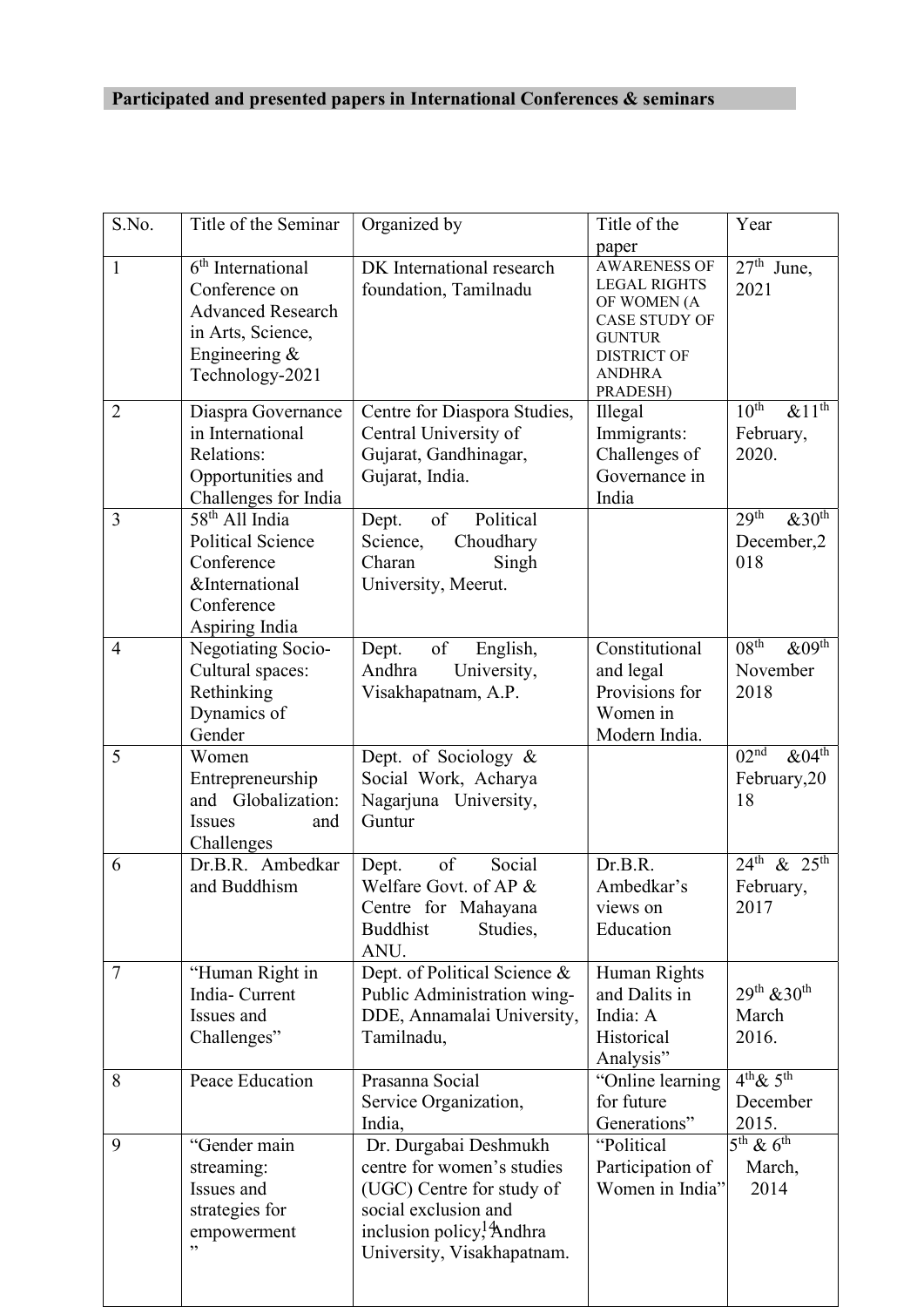| 10 | "Public Policies and<br>Empowerment of<br>Marginalized section<br>of the Society"             | <b>Centre for Distance</b><br><b>Education, Aligarh Muslim</b><br>University, Aligarh,                                                  | "Socio-economic<br>and Political<br>Background of<br>Women (A case<br>study in<br>Panchayati Raj<br>Institutions at<br>grassroot level in<br>Guntur A.P." | $4^{th}$ & $5^{th}$ ,<br>December,<br>20<br>13. |
|----|-----------------------------------------------------------------------------------------------|-----------------------------------------------------------------------------------------------------------------------------------------|-----------------------------------------------------------------------------------------------------------------------------------------------------------|-------------------------------------------------|
| 11 | "Governance<br>Issues and<br>Corruption"                                                      | Dept. of Economics,<br>Maharshi Dayanand<br>University,<br>Rohtak(Haryana)                                                              | Kautilya views<br>on Governance<br>and Corruption"                                                                                                        | $19^{th}$ & $20^{th}$<br>March,<br>2013         |
| 12 | "Humanism &<br>Contemporary<br>politics"                                                      | organized by Indian<br>Renaissance Institute,<br>New Delhi.                                                                             | "Challenges<br>before the human<br>society in India"                                                                                                      | $16^{th}$ & $17^{th}$<br>March,<br>2013         |
| 13 | "Exploring the<br>Cultural & Literary<br>Nationalism of<br>Fourth World"                      | Department of English,<br>Acharya Nagarjuna<br>University, Guntur                                                                       | "Historical<br>Background of<br>Dalits in India"                                                                                                          | $14^{th}$ - $16^{th}$<br>December,<br>2012.     |
| 14 | Public Policy<br>and<br>Governance20<br>12                                                    | Department of Management<br>Studies, Indian Institute of<br>Sciences & Public Affairs<br>Centre, Bangolore,                             | Political<br>Empowerment<br>of women in<br>Panchayati Raj<br>Institutions at<br>Grass root level                                                          | $4^{th} - 6^{th}$<br>September,<br>2012.        |
| 15 | "Good<br>Governance<br>and<br>Sustainable<br>Development"                                     | Directorate of Distance<br><b>Education Political</b><br>Science & Public<br>Administration Wing,<br>Annamalai University,<br>TamilNadu | "Good<br>Governance in<br>the era of<br>Globalization"                                                                                                    | $22nd - 23rd$<br>March,<br>2012.                |
| 16 | "Poverty in the<br>Contemporary<br>world-Malady,<br>Remedy"                                   | Centre for Scientific<br>Socialism, Acharya<br>Nagarjuna University,<br>Guntur.                                                         | "Poverty"<br>Alleviation,<br>women<br>Empowerment<br>through self help<br>groups"                                                                         | $18th$ to $20th$<br>August, 2011.               |
| 17 | Voice of the<br>Voiceless:<br><b>Articulating Women</b><br>of the Fourth World<br>Literatures | English, Andhra<br>University,<br>Visakhapatnam                                                                                         | "Women,<br>Capable to<br>Strive"                                                                                                                          | $4^{th}$ & $5^{th}$<br>September,<br>2009,      |
| 18 | Satyagraha Centenar<br>International<br>Conference                                            | Jawaharlal Nehru University,<br>New Delhi and Bheetiharwa,<br>Champaran.                                                                | "Satyagraha<br>and People's<br>Movement in<br>India in the                                                                                                | $13th$ to 20th<br>November,<br>2007             |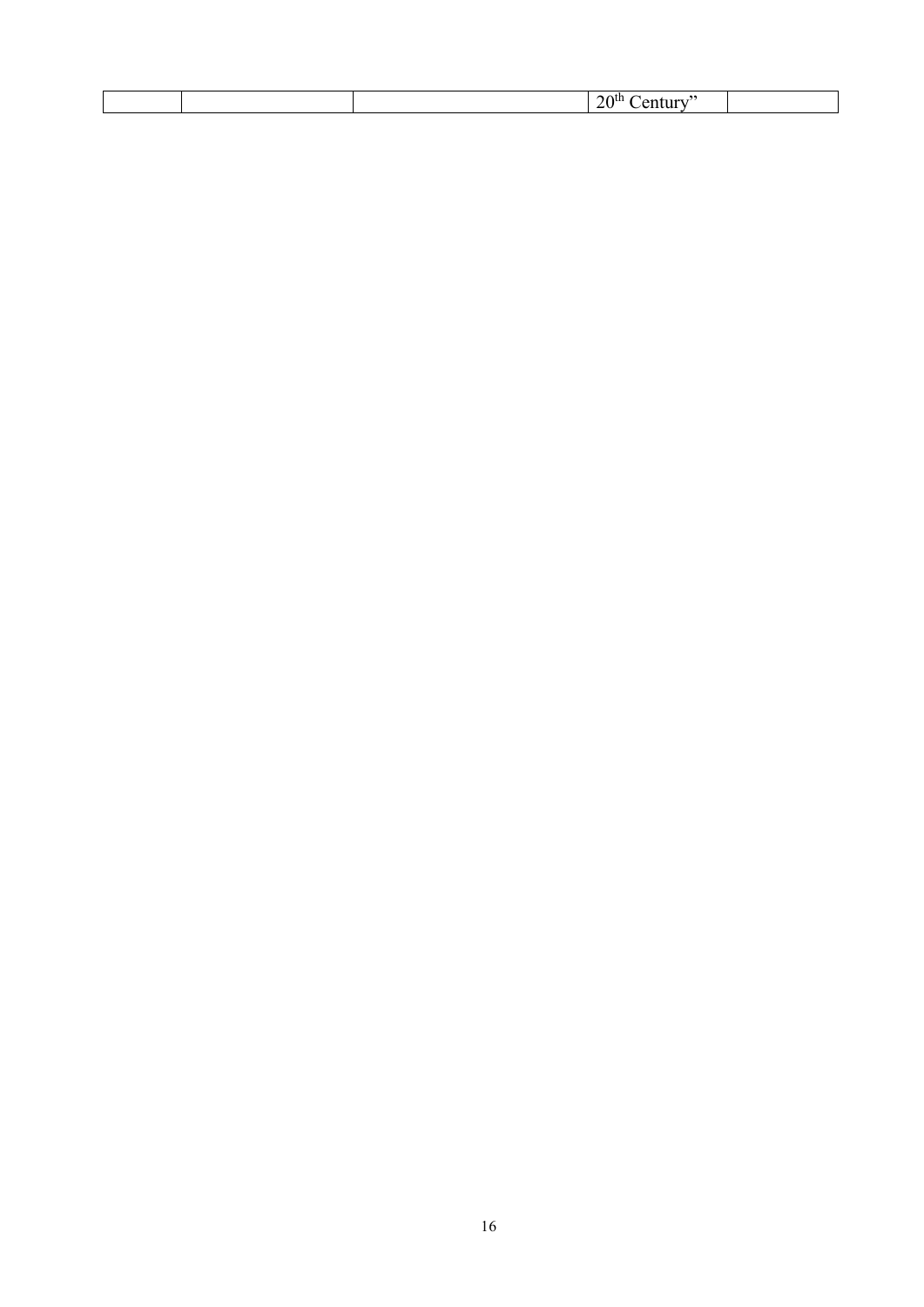# National Seminars/Conferences: Participated and Presented

| 01 | <b>Smart Summit-</b><br>2021                                                                      | Pearl Foundation<br>for Educational<br>Excellence,<br>Madurai,<br>Tamilnadu                    | Importance of Smart<br>Cities                                                                                   | $19^{th}$ June, 2021                                     |
|----|---------------------------------------------------------------------------------------------------|------------------------------------------------------------------------------------------------|-----------------------------------------------------------------------------------------------------------------|----------------------------------------------------------|
| 02 | Exclusion of<br>Marginalized-<br>Need for<br>Inclusive<br>Policies: An<br>Ambedkar<br>Perspective | Dr.Ambedkar<br>chair, Acharya<br>Nagarjuna<br>University                                       | Socio-Economic<br>Inclusion of<br>Scheduled Caste in<br>Andhra Pradesh.                                         | $02nd$ & $03rd$ March,<br>2020.                          |
| 03 | Women in<br>Civilized<br>Society & Law<br>(NSWCSL-<br>2020)                                       | P.G. department of<br><b>Legal Studies</b><br>&Research,<br>Acharya<br>Nagarjuna<br>University | Obstacles to women<br>participation in Indian<br>politics                                                       | 08 <sup>th</sup><br>$&09^{\text{th}}$<br>February, 2020. |
| 04 | Ambedkarism:<br>An Overview                                                                       | Dr.Ambedkar<br>chair,<br>Acharya<br>Nagarjuna<br>University                                    | Dr.B.R. Ambedkar's<br>Contribution to<br>Empowerment of<br>Indian Women                                         | 19th & 20th March,<br>2019                               |
| 05 | of<br>Impact<br>Dr.B.R.<br>Ambedkar's<br>Philosophy<br>on<br>Indian Literature                    | Dr.Ambedkar<br>chair,<br>Acharya<br>Nagarjuna<br>University                                    | Dr.B.R.<br>Ambedkar:<br>Political<br>Philosopher                                                                | 28 <sup>th</sup><br>$-29$ <sup>th</sup><br>March 2018    |
| 06 | Women<br>Entrepreneurship<br>and<br>Globalization:<br><b>Issues</b><br>and<br>Challenges          | of<br>Dept.<br>Sociology<br>Social<br>and<br>Work,<br>Acharya<br>Nagarjuna<br>University       | Status of women<br>Entrepreneurship<br>in India                                                                 | $2nd-4th$<br>February 2018                               |
| 07 | Social<br>Policy<br>Ambedkar<br>and<br>Ideology"                                                  | Dr.Ambedkar<br>Chair,<br>Acharya<br>Nagarjuna<br>University, Guntur                            | Review<br>of<br>$\mathbf{A}$<br>Scheduled Castes and<br>Scheduled<br>Tribes<br>Atrocity<br>cases<br>in<br>India | $22nd$ & $23rd$ March,<br>2017                           |
| 08 | Gender, Caste,<br>Religion<br>and<br>Region-<br>Gleanings from<br>Women's<br>Writing              | for<br>Centre<br>Women Studies,<br>Acharya<br>Nagarjuna<br>Univeristy                          | "Women<br>and<br>Religion<br>in<br>India"                                                                       | 8 <sup>th</sup><br><b>9th</b><br>$\&$<br>March 2017      |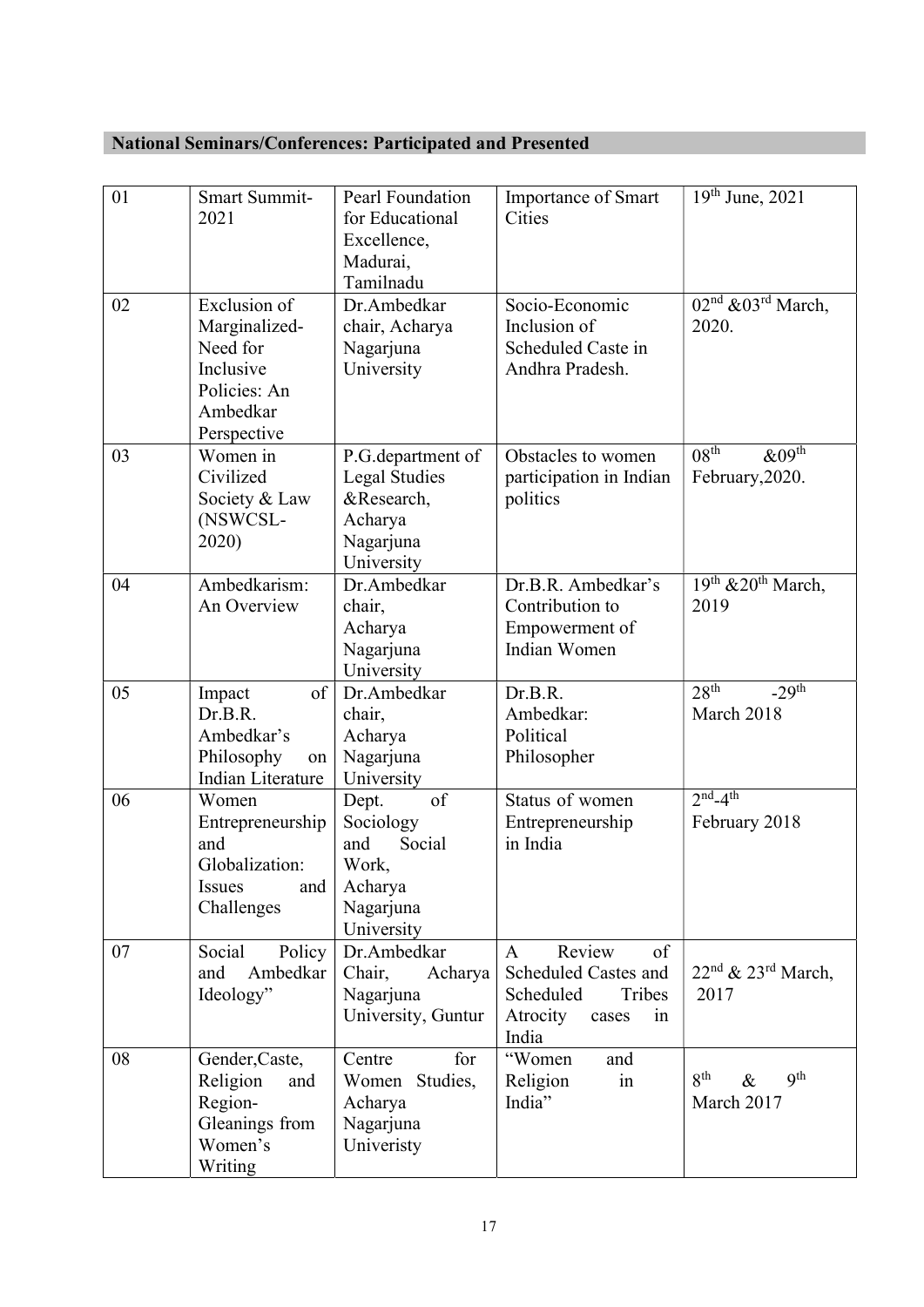| 09 | Dr.B.R.                 | Dr.Ambedkar        | "Dr.B.R.                 |                                              |
|----|-------------------------|--------------------|--------------------------|----------------------------------------------|
|    | Ambedkar<br>and         | chair,<br>Acharya  | Ambedkar:                | 19 <sup>th</sup><br>&20 <sup>th</sup>        |
|    | the making<br>of        | Nagarjuna          | Modern                   | March 2016.                                  |
|    | Modern India            | University,        | Architect<br>of          |                                              |
|    |                         | Nagarjunanagar,    | India"                   |                                              |
|    |                         | Guntur             |                          |                                              |
| 10 | Human                   | of<br>Department   | "Progress"<br>and        | 25 <sup>th</sup><br>26 <sup>th</sup><br>$\&$ |
|    | Resource                | Rural              | Performance<br>of        | February 2016.                               |
|    | Development:            | Development,       | Swatch<br><b>Bharat</b>  |                                              |
|    | Emerging                | Acharya            | Abhiyan                  |                                              |
|    | Challenges<br>in        | Nagarjuna          | Programme-A              |                                              |
|    | <b>Rural Areas</b>      | University,        | Review"                  |                                              |
|    |                         | Nagarjunanagar,    |                          |                                              |
|    |                         | Guntur district    |                          |                                              |
| 11 | Social Policy           | Dept of Sociology  | Social<br>Justice<br>and |                                              |
|    | for Inclusion of        | and Social Work,   | of<br>Empowerment        |                                              |
|    | Marginalized            | Acharya            | Women in India           | $18^{th}$ & $19^{th}$                        |
|    | sections:               | Nagarjuna          |                          | December                                     |
|    | Programms and           | University,        |                          | 2015.                                        |
|    | Prospects               | Nagarjunanagar,    |                          |                                              |
|    |                         | Guntur             |                          |                                              |
| 12 | "Classrooms of          | of<br>Dept.        | "Role of class room      |                                              |
|    | the future-             | Education,         | atmosphere<br>on         | <b>9th</b><br>& 10 <sup>th</sup>             |
|    | Interplay of            | Acharya            | Education"               | October                                      |
|    | Educational             | Nagarjuna          |                          | 2015.                                        |
|    | Psychology and          | University,        |                          |                                              |
|    | Technology"             | Nagarjunanagar,    |                          |                                              |
|    |                         | Guntur             |                          |                                              |
| 13 | "Social                 | Dr.Ambedkar        | "Social Philosophy       |                                              |
|    | Philosophy of           | Chair, Nagarjuna   | $\sigma$ f<br>Dr.B.R.    | 30 <sup>th</sup><br>&31 <sup>st</sup>        |
|    | Dr.B.R.                 | Nagar, Guntur      | Ambedkar"                | March, 2015.                                 |
|    | Ambedkar"               |                    |                          |                                              |
| 14 | "Human Rights           | Dept. of           | "Women Human             | 30 <sup>th</sup><br>&31 <sup>st</sup>        |
|    | and Values in           | Legal              | Rights Violation in      | March, 2015.                                 |
|    | Education"              | Studies            | India"                   |                                              |
|    |                         | and                |                          |                                              |
|    |                         | Research           |                          |                                              |
| 15 | Magnitude of            | Dept. of Political | Role of Anti-            |                                              |
|    | Corruption-Role         | Science, Sri       | Corruption Bureau in     | $1st$ & $2nd$                                |
|    | of Anti-                | Velagapudi         | Andhra Pradesh           | August                                       |
|    | Corruption              | Ramakrishna        |                          | 2014.                                        |
|    | Agencies in             | Memorial           |                          |                                              |
|    | Andhra Pradesh          | college,           |                          |                                              |
|    |                         | Nagaram,           |                          |                                              |
|    |                         | Guntur.            |                          |                                              |
| 16 | Apprenticeship          | Department of      | "An overview on          |                                              |
|    | <b>Training Schemes</b> | Economics, Sri     | National Policy of       | 18 <sup>th</sup><br>$&19^{\text{th}}$        |
|    | and Skill               | velagapudi         | Skill Development in     | July,                                        |
|    | Development in          | Ramakrishna        | Andhra Pradesh"          | 2014.                                        |
|    | Andhra Pradesh,         | Memorial College,  |                          |                                              |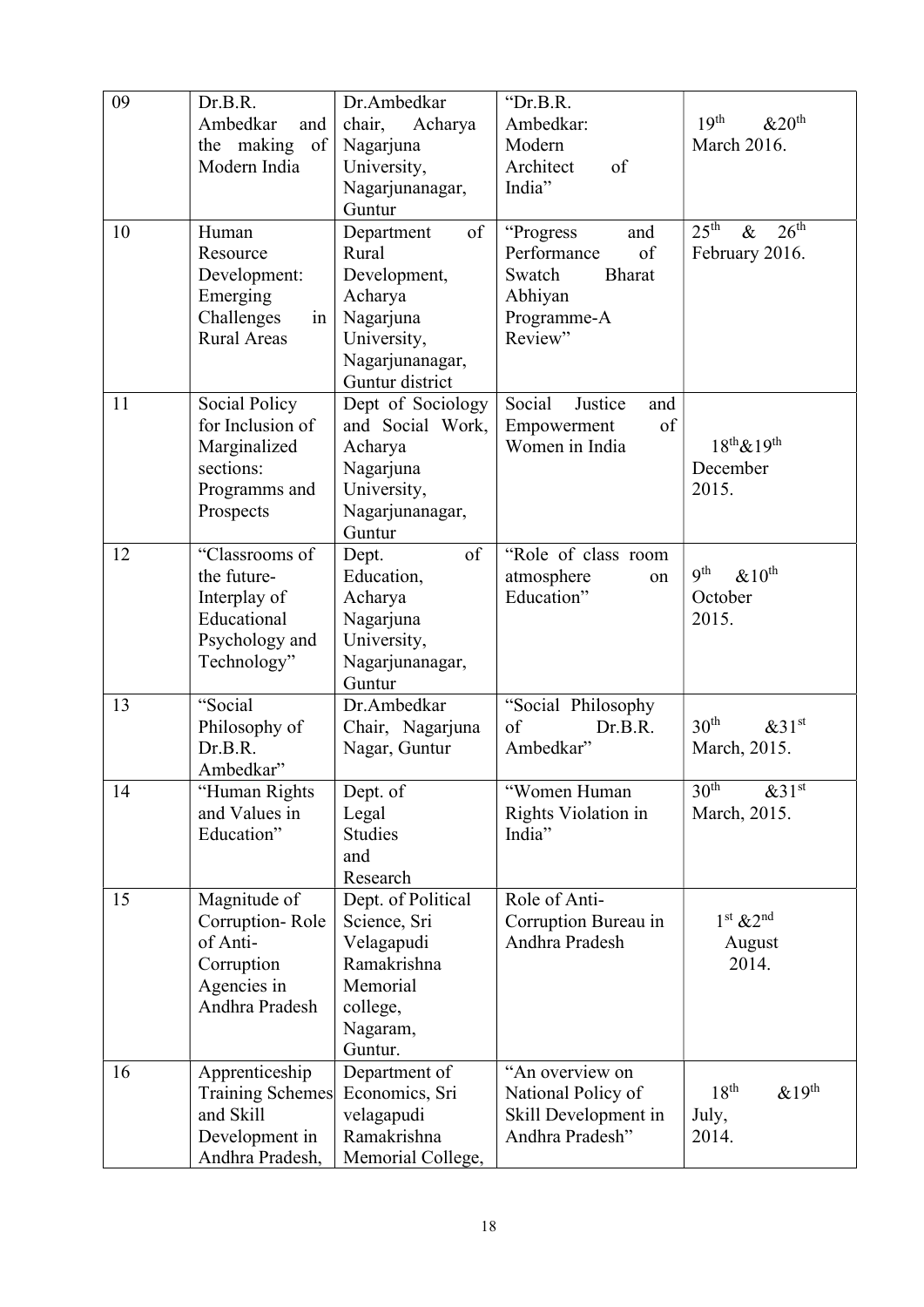|    |                       | Nagaram, Guntur    |                             |                                         |
|----|-----------------------|--------------------|-----------------------------|-----------------------------------------|
| 17 | "Importance of        | Department of      | "Gender based               | $20^{th} - 21^{st}$                     |
|    | Human Rights          | Political Science, | violence as a               | September,                              |
|    | in Democracy"         | SVRM college,      | Human Rights                | 2013.                                   |
|    |                       | Nagaram.           | violation"                  |                                         |
| 18 | "Lokpal Bill"         | SVRM college,      | "An overview on             | $30^{th} - 31^{st}$                     |
|    |                       | Nagaram            | Lokpal Bill"                | August,                                 |
|    |                       |                    |                             | 2013.                                   |
| 19 | "Emancipation         | Dr. Ambedkar       | "Dr. B.R. Ambedkar:         |                                         |
|    | of Scheduled          | Chair, Maharshi    | A Saviour of Indian         | $19-20$ ,                               |
|    | Castes and            | Dayanand           | Women"                      | March                                   |
|    | Scheduled             | University,        |                             | 2013.                                   |
|    | Tribes:               | Rohtak(Haryana)    |                             |                                         |
|    | Challenges and        |                    |                             |                                         |
|    | Response"             |                    |                             |                                         |
| 20 | "Dr. B.R.             | Department of      | Dr. B.R. Ambedkar           |                                         |
|    | Ambedkar on           | Dr.Ambedkar        | inspiration for             | $3^{\text{rd}}$ & $4^{\text{th}}$       |
|    | Education"            | Chair, Acharya     | Educational                 | December                                |
|    |                       | Nagarjuna          | Development                 | 2012.                                   |
|    |                       | University,        |                             |                                         |
|    |                       | Guntur             |                             |                                         |
| 21 | " $Dr.B.R.$           | Department of      | Dr. B.R.                    | 29 <sup>th</sup><br>$-30$ <sup>th</sup> |
|    | Ambedkar-             | Ambedkar Chair,    | Ambedkar vision             | March                                   |
|    | Empowerment           | Acharya            | of Indian Women             | 2012.                                   |
|    | of women in           | Nagarjuna          |                             |                                         |
|    | India"                | University,        |                             |                                         |
|    |                       | Guntur             |                             |                                         |
| 22 | "Social               | Department of      | Egalitarian society         | $2nd$ & 3 <sup>rd</sup>                 |
|    | Movements in          | Political Science, | through social Justice      | March 2012.                             |
|    | India-Issues and      | Kakatiya           | :Dr.B.R. Ambedkar           |                                         |
|    | Challenges"           | University,        |                             |                                         |
|    |                       | Warangal           |                             |                                         |
| 23 | "Employment in        | Dept. Of           | "Importance of              | $25^{th}$ & $26^{th}$                   |
|    | un-organized          | Economics,         | informal sector in          | November,                               |
|    | sector and social     | S.V.R.M,           | Indian Economy"             | 2011.                                   |
|    | security in           | Nagaram, Guntur    |                             |                                         |
|    | India"                |                    |                             |                                         |
| 24 | "Assessment of        | Dept. of Political | "National Rural             |                                         |
|    | Mahatma Gandhi        | Science,           | <b>Employment Guarantee</b> | $26^{th}$ & $27^{th}$                   |
|    | <b>National Rural</b> | S.V.R.M.           | Act: An Overview"           | August, 2011.                           |
|    | Employment            | College,           |                             |                                         |
|    | Guarantee             | Nagaram,           |                             |                                         |
|    | Scheme in             | Guntur.            |                             |                                         |
|    | Coastal Andhra        |                    |                             |                                         |
|    | Pradesh"              |                    |                             |                                         |
| 25 | Empowerment of        | Andhra Muslim      | "Political                  | $20^{th}$ & $21^{st}$                   |
|    | Women & Role          | College, Guntur.   | Empowerment of              | December 2010.                          |
|    | of Education:         |                    | Women through               |                                         |
|    | Challenges and        |                    | Education"                  |                                         |
|    | Opportunities         |                    |                             |                                         |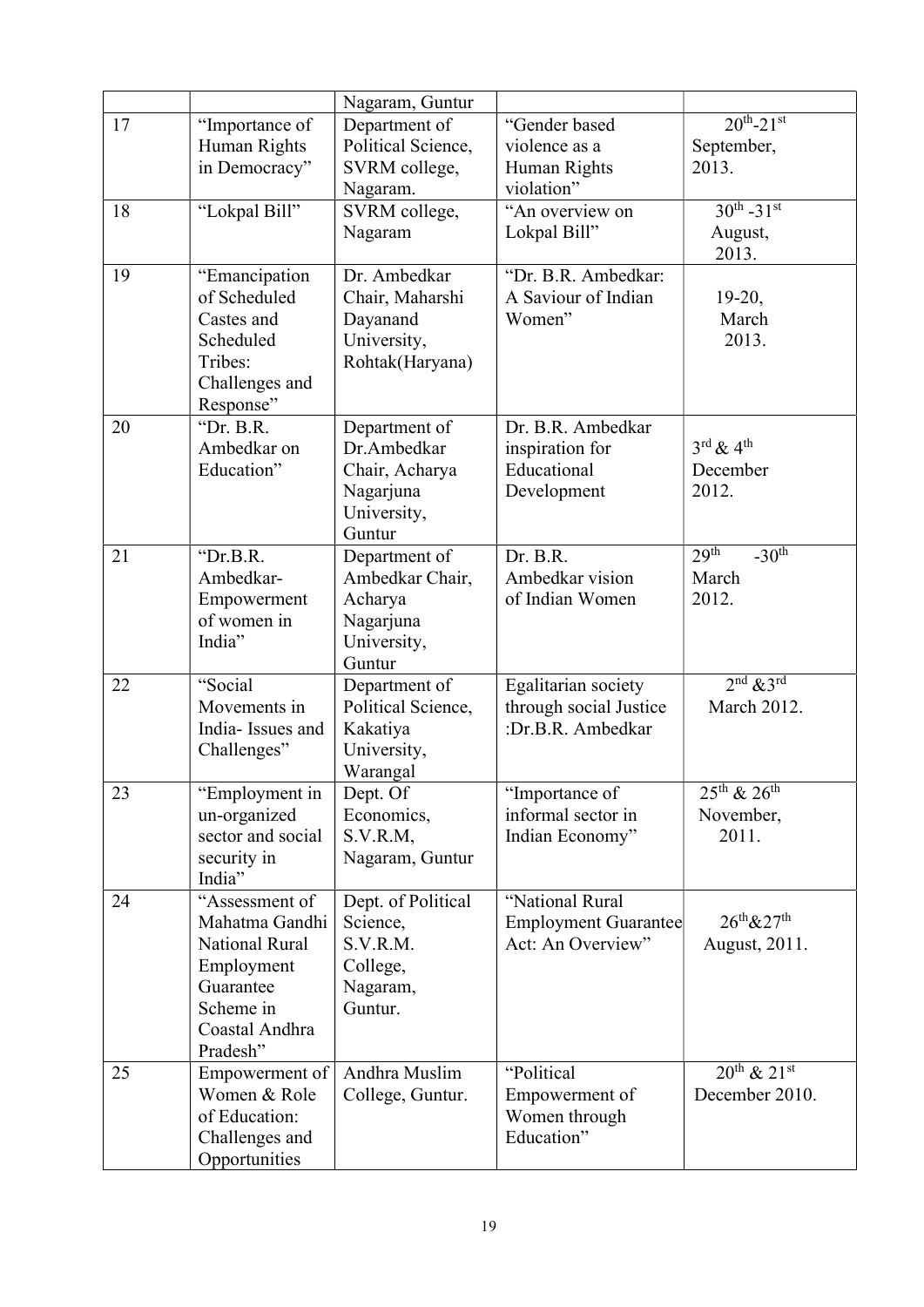| 26 | "Women                             | Sociology wing,                         | "Women Political                     | $1st$ & $2nd$                                |
|----|------------------------------------|-----------------------------------------|--------------------------------------|----------------------------------------------|
|    | Empowerment:                       | Directorate of                          | Participation in                     | April                                        |
|    | Issues $&$                         | Distance                                | India"                               | 2010.                                        |
|    | Strategies"                        | Education                               |                                      |                                              |
|    |                                    | Annamalai                               |                                      |                                              |
|    |                                    | University,                             |                                      |                                              |
|    |                                    | Tamil Nadu                              |                                      |                                              |
| 27 | "Democracy:                        | Dept. of Political                      | "Women and Politics                  | $25^{\text{th}}$<br>26 <sup>th</sup><br>$\&$ |
|    | India's                            | Science,                                | in India"                            | march 2010.                                  |
|    | Experience"                        | Kakatiya                                |                                      |                                              |
|    |                                    | University,                             |                                      |                                              |
|    |                                    | Warangal                                |                                      |                                              |
| 28 | "Verdict 2009                      | Department of                           | "Women Political                     |                                              |
|    | Parliament                         | Political Science,                      | Participation in India-              | $6^{\text{th}}$ & $7^{\text{th}}$            |
|    | Elections"                         | Dharma Apparao                          | An Overview"                         | January, 2010.                               |
|    |                                    | College, Nuzvid                         |                                      |                                              |
| 29 | "The Relevance                     | Gandhian                                | "Gandhiji                            | $9^{th}$ & $10^{th}$                         |
|    | of Gandhiji's                      | Studies Centre,                         | Constructive                         | October, 2009.                               |
|    | Constructive                       | Acharya                                 | Programme for Free                   |                                              |
|    | Programmee"                        | Nagarjuna                               | India"                               |                                              |
|    |                                    | University,                             |                                      |                                              |
|    |                                    | Guntur                                  |                                      |                                              |
| 30 | "Government                        | Centre for                              | "Government policies                 |                                              |
|    | policies and                       | Ambedkar Chair,                         | and Programmes for                   | $27^{th}$ & $28^{th}$                        |
|    | Programmes: The                    | Acharya                                 | Welfare Sections"                    | February                                     |
|    | Development of                     | Nagarjuna                               |                                      | 2009.                                        |
|    | the weaker                         | University,                             |                                      |                                              |
|    | sections in                        | Guntur                                  |                                      |                                              |
|    | Andhra Pradesh"                    |                                         |                                      |                                              |
| 31 | "Dr.Ambedkar's                     | Dr.Babasaheb                            | "Dr.B.R. Ambedkar                    |                                              |
|    | Philosophy and                     | Ambedkar                                | Great Philosopher"                   |                                              |
|    | Social Change"                     | national Institute                      |                                      | 19 <sup>th</sup><br>&20 <sup>th</sup>        |
|    |                                    | of Social                               |                                      | March 2008                                   |
|    |                                    | Sciences, Mhow,                         |                                      |                                              |
| 32 |                                    | Madhya Pradesh.<br>Department of        |                                      |                                              |
|    | "Agriculture in<br>Andhra Pradesh: | Economics and                           | "Agricultural<br>Situation in Andhra | 22 <sup>nd</sup><br>23 <sup>rd</sup>         |
|    | Issues and                         |                                         | Pradesh"                             | $\&$                                         |
|    | Challenges"                        | Applied Economics,<br>Acharya Nagarjuna |                                      | <b>March</b> , 2008                          |
|    |                                    | University, Guntur.                     |                                      |                                              |
| 33 | "Indian Women:                     | Centre for                              | "Women in Politics"                  |                                              |
|    | Challenges in the                  | Women's                                 |                                      | $8^{th}$ & 9 <sup>th</sup>                   |
|    | $21st$ Century"                    | Studies, Acharya                        |                                      | March, 2008.                                 |
|    |                                    | Nagarjuna                               |                                      |                                              |
|    |                                    | University,                             |                                      |                                              |
|    |                                    | Guntur.                                 |                                      |                                              |
| 34 | "Youth and                         | Dept. of Social                         | "National Youth                      |                                              |
|    | Globalization:                     | Work Andhra                             | Policy in India"                     | $28^{th}$ & $29^{th}$                        |
|    | Issues and                         | University,                             |                                      | February,                                    |
|    | Challenges"                        | Visakhapatnam.                          |                                      | 2008                                         |
|    |                                    |                                         |                                      |                                              |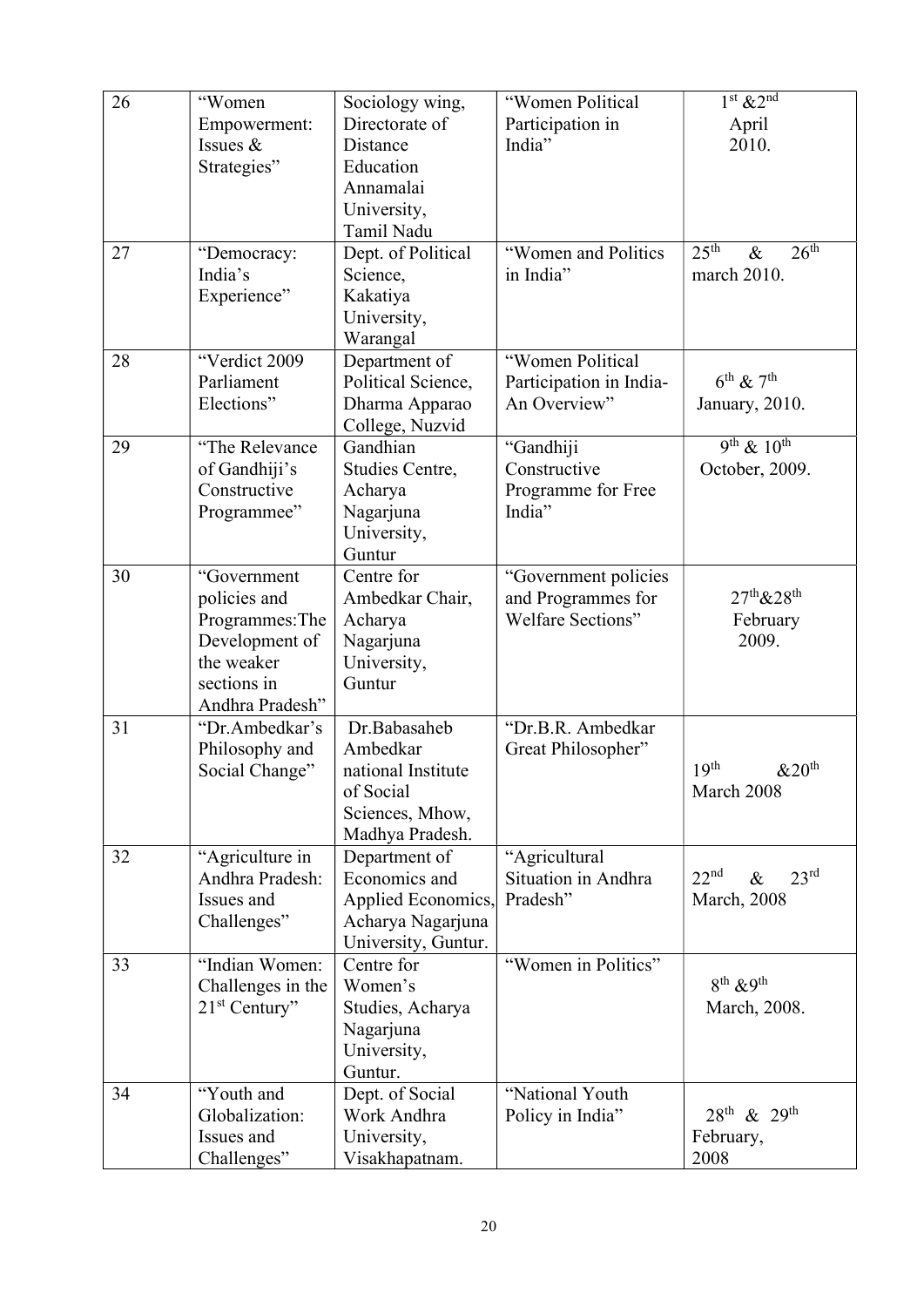| 35 | "Empowerment        | Centre for Dr.      | "Dalit Mobilization   |                                          |
|----|---------------------|---------------------|-----------------------|------------------------------------------|
|    | of the Weaker       | Ambedkar Chair,     | at Global Level"      | 28 <sup>th</sup><br>&29 <sup>th</sup>    |
|    | Sections in the     | Acharya             |                       | February,                                |
|    | Era of              | Nagarjuna           |                       | 2008,                                    |
|    | Globalization and   | University,         |                       |                                          |
|    | Privatization"      | Guntur              |                       |                                          |
| 36 | "Making of          | Dr. Babasaheb       | "Distribute Justice & |                                          |
|    | Democratic          | Ambedkar            | Empowerment"          | $16^{th}$ & $17^{th}$                    |
|    | Secular and         | National Institute  |                       | October,                                 |
|    | Egalitarian Indian  | of Social           |                       | 2007                                     |
|    | Society: Vision of  | Sciences, Mhow      |                       |                                          |
|    | Dr.                 | and Madhya          |                       |                                          |
|    | <b>B.R.Ambedkar</b> | Pradesh.            |                       |                                          |
|    | in Contemporary     |                     |                       |                                          |
|    | Situation"          |                     |                       |                                          |
| 37 | "Jawaharlal         | Prof. Kotta         | "Nehru's Vision of    |                                          |
|    | Nehru's             | Satchidananda       | Foreign Policy"       | 3 <sup>rd</sup><br>5 <sup>th</sup><br>to |
|    | Philosophy,         | Murthy Centre for   |                       | April, 2007                              |
|    | Policies and        | Studies in Afro-    |                       |                                          |
|    | Performance         | Asian Philosophies, |                       |                                          |
|    | Reflections,        | Acharya Nagarjuna   |                       |                                          |
|    | Retrospect and      | University, Guntur, |                       |                                          |
|    | Prospects"          | Andhra Pradesh.     |                       |                                          |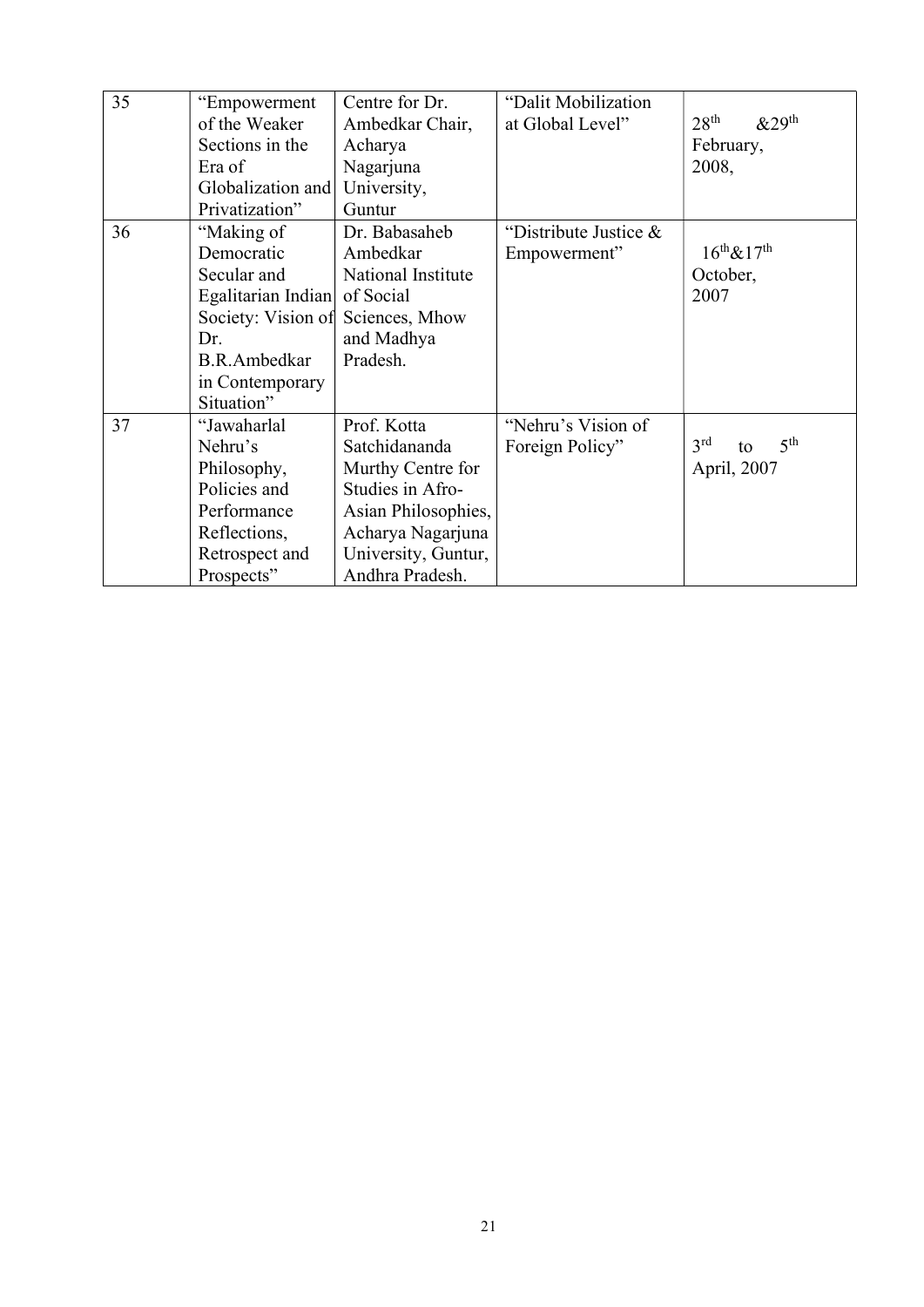# Annual conferences: Participated and Presented

| S.N0 | Title of the annual<br>conference                                                                     | Organized by                                                                        | Title of the<br>Paper                                                                                                    | Year                                                       |
|------|-------------------------------------------------------------------------------------------------------|-------------------------------------------------------------------------------------|--------------------------------------------------------------------------------------------------------------------------|------------------------------------------------------------|
| 01   | 57 <sup>th</sup><br>India<br>All<br>Science<br>Political<br>conference<br>on<br>"Emerging India"      | Centre for<br>Public Affairs,<br>University of<br>Madras,<br>Chennai,<br>Tamilnadu. | Emerging<br>Uniform<br>Civil<br>code in India                                                                            | $15^{th} - 17^{th}$ Dec-<br>2017                           |
| 02   | XXI IDEA Annual<br>Conference                                                                         | Centre for Distance<br>Education, Acharya<br>Nagarjuna<br>University, Guntur        | Massive<br>Open<br>Online Courses:<br>An Overview                                                                        | $29^{th}$ & $30^{th}$<br>May, 2017                         |
| 03   | 55 <sup>th</sup> All India<br><b>Annual Conference</b>                                                | Political<br>Indian<br>Science Association,<br>Hyderabad                            | "Empowerment<br>of Indian women"                                                                                         | 28-30 December<br>2013.                                    |
| 04   | 54 <sup>th</sup> Annual<br>Conference of the<br><b>Indian Political</b><br><b>Science Association</b> | Dept. of Public<br>Administration,<br>of<br>University<br>Lucknow,<br>Lucknow, U.P. | "The Dynamics"<br>of Political<br>Empowerment of<br>Women"                                                               | $28^{\text{th}}$ to $30^{\text{th}}$<br>December,<br>2011. |
| 05   | <b>XXVIII Annual</b><br>Conference of the<br>Andhra Pradesh<br>Economic<br>Association                | of<br>Dept.<br>Economics,<br>Acharya<br>Nagarjuna<br>University,<br>Guntur          | "Impact of Self<br>-help Groups<br>on Rural<br>Economy-A<br>case study of<br><b>Guntur District</b><br>Andhra<br>Pradesh | 13 <sup>th</sup><br>$&14^{\text{th}}$<br>march 2010.       |
| 06   | XXVI Annual<br>Conference of<br>Andhra Pradesh<br>Economic<br>Association"                            | Department of<br>Economics Sri<br>Venkateswara<br>University,<br>Tirupati.          | "Status of<br>Women in<br>India"                                                                                         | February 9 <sup>th</sup><br>$& 10^{th}$ 2008               |

# State level Seminar: Participated and Presented

| S.NO. | Title of the<br>annual | Organized by                                     | Title of the<br>Paper | Year                     |
|-------|------------------------|--------------------------------------------------|-----------------------|--------------------------|
|       | conference             |                                                  |                       |                          |
| -01   | "promotion of          | Vivekavardani college of Arts "Ethical Values in |                       | $\&9^{\text{th}}$<br>8th |
|       | Ethics and             | Science and P.G. Studies,                        | Human Values"         | December                 |
|       | human                  | jambagh, Hyderabad.                              |                       | 2007                     |
|       | Values"                |                                                  |                       |                          |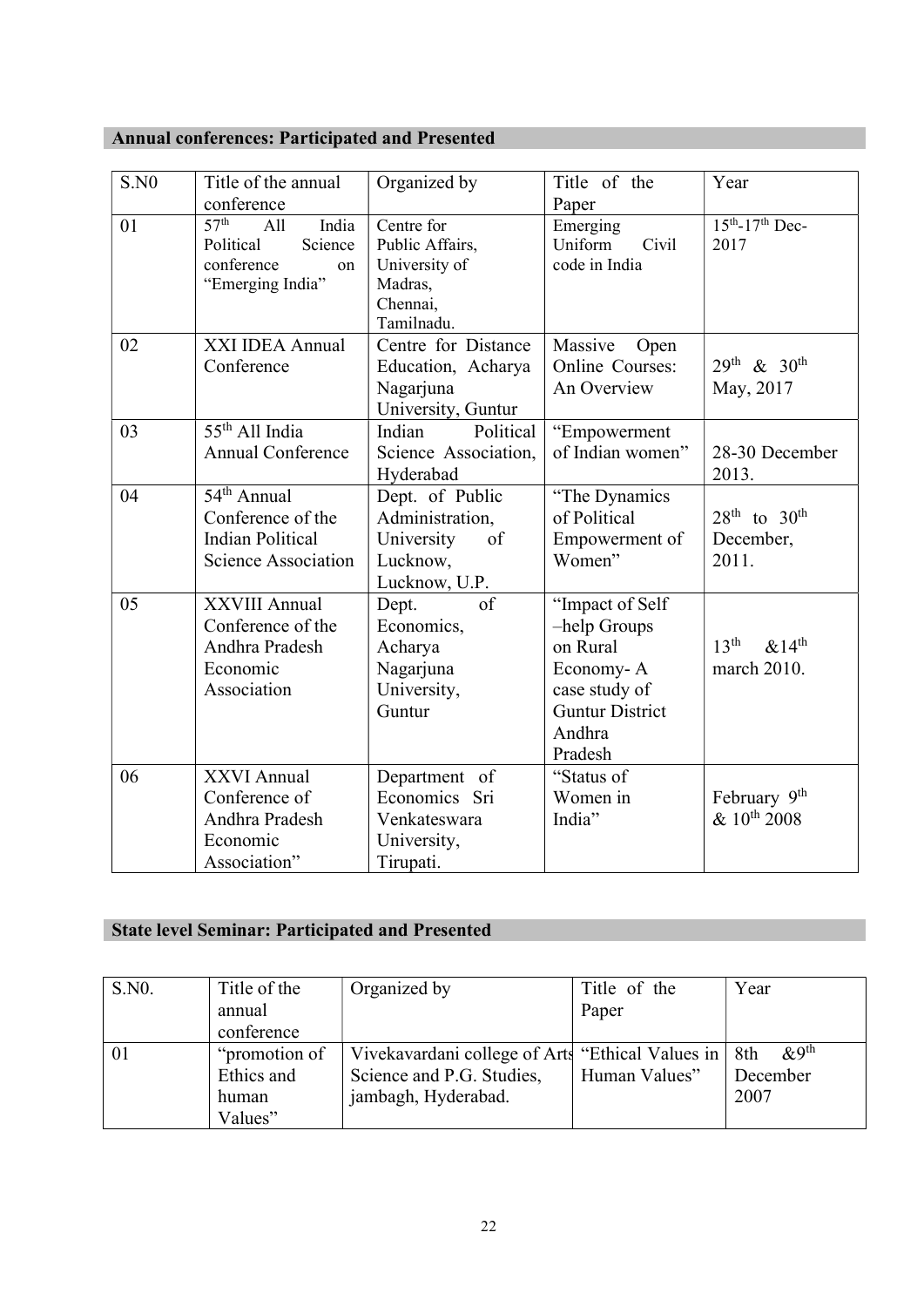# Faculty Induction/Orientation Programmes:

| <b>S.NO.</b> | Programme  | <b>Duration</b> | Grade | <b>Organized by</b>     | Year               |
|--------------|------------|-----------------|-------|-------------------------|--------------------|
| 01.          | <b>FIP</b> | One month       | $A+$  | TLC, Ramanujan college, | 10 Nov- 09 Dec     |
|              |            |                 |       | University of Delhi     | 2020               |
| 02.          | <b>FIP</b> | One month       | $A+$  | TLC, Ramanujan college, | 10 Dec 2020-08 Jan |
|              |            |                 |       | University of Delhi     | 2021               |
| 03.          | <b>FIP</b> | One month       | $A+$  | TLC, Ramanujan college, | 11 Jan-09 Feb 2021 |
|              |            |                 |       | University of Delhi     |                    |
| 04.          | <b>FIP</b> | One month       | $A+$  | TLC, Ramanujan college, | 11 Feb-13 March    |
|              |            |                 |       | University of Delhi     | 2021               |
| 05           | <b>FIP</b> | One month       | $A^+$ | TLC, Ramanujan college, | 18 May-17 June     |
|              |            |                 |       | University of Delhi     | 2021               |

|              | <b>Faculty Development Programmes:</b> |                 |          |                     |                                           |
|--------------|----------------------------------------|-----------------|----------|---------------------|-------------------------------------------|
| <b>S.NO.</b> | Programme                              | <b>Duration</b> | Grade    | <b>Organized by</b> | Year                                      |
| 01           | FDP International "on                  | One Week        | No Grade | Dept. of Business   | $1st$ June- $7th$                         |
|              | Synergia to Revitalise,                |                 | System   | Administration,     | June 2020                                 |
|              | Reform, and Refresh                    |                 |          | Auxilium college,   |                                           |
|              | Ourselves as Agents to                 |                 |          | Vellore             |                                           |
|              | <b>Ensure Quality</b>                  |                 |          |                     |                                           |
|              | Education"                             |                 |          |                     |                                           |
| 02           | FDP on "Post Covid                     | One Week        | No Grade | Pillai HOC          | $\overline{8^{th}}$ June-12 <sup>th</sup> |
|              | Challenges in                          |                 | System   | College of          | June 2020                                 |
|              | Infrastructural and                    |                 |          | Engineering and     |                                           |
|              | Environmental                          |                 |          | Technology,         |                                           |
|              | Engineering"                           |                 |          | Rasayani            |                                           |
| 03           | FDP on "Emerging                       | One Week        | No Grade | Vardhaman           | $15th$ June-                              |
|              | Trends in Sciences-Usage               |                 | System   | College of          | $20th$ June                               |
|              | of Research Tools and                  |                 |          | Engineering,        | 2020.                                     |
|              | Techniques"                            |                 |          | Hyderabad           |                                           |
| 04           | FDP international on                   | One Week        | No Grade | Swami               | $15th$ June-                              |
|              | "Contemporary issues,                  |                 | System   | Shukdevanand        | $21st$ June                               |
|              | Assessment,                            |                 |          | PG College,         | 2020                                      |
|              | Collaboration, Research                |                 |          | Shahjahanpur,       |                                           |
|              | and Publication"                       |                 |          | UP.                 |                                           |
| 05           | FDP On "E-Learning                     | Three Days      | No Grade | Yogi Vemana         | $29th$ June- $1st$                        |
|              | Management System"                     |                 | System   | University,         | <b>July 2020</b>                          |
|              |                                        |                 |          | Kadapa              |                                           |
| 06           | FDP on "Holistic                       | One Week        | No Grade | Law college,        | $20th$ July-                              |
|              | Teaching Techniques for                |                 | System   | Dehradun,           | $25th$ July                               |
|              | University Teachers"                   |                 |          | Uttaranchal         | 2020                                      |
|              |                                        |                 |          | University          |                                           |
| 07           | FDP on "Promoting                      | Three Days      | No Grade | Madanapalle         | $03^{rd} - 05^{th}$                       |
|              | Critical Thinking and                  |                 | System   | Institute of        | August                                    |
|              | <b>Research Paper Writing</b>          |                 |          | Technology &        | 2020                                      |
|              | for Teachers"                          |                 |          | Sciences, Chittor   |                                           |
| 08           | FDP International                      | One Week        | No Grade | Adikavi Nannaya     | $\overline{1}2^{\text{th}}$ August-       |
|              | "Enhancing Digital                     |                 | System   | University,         | $16th$ August                             |
|              | Proficiency: A Platform                |                 |          | Rajamahendravar     | 2020                                      |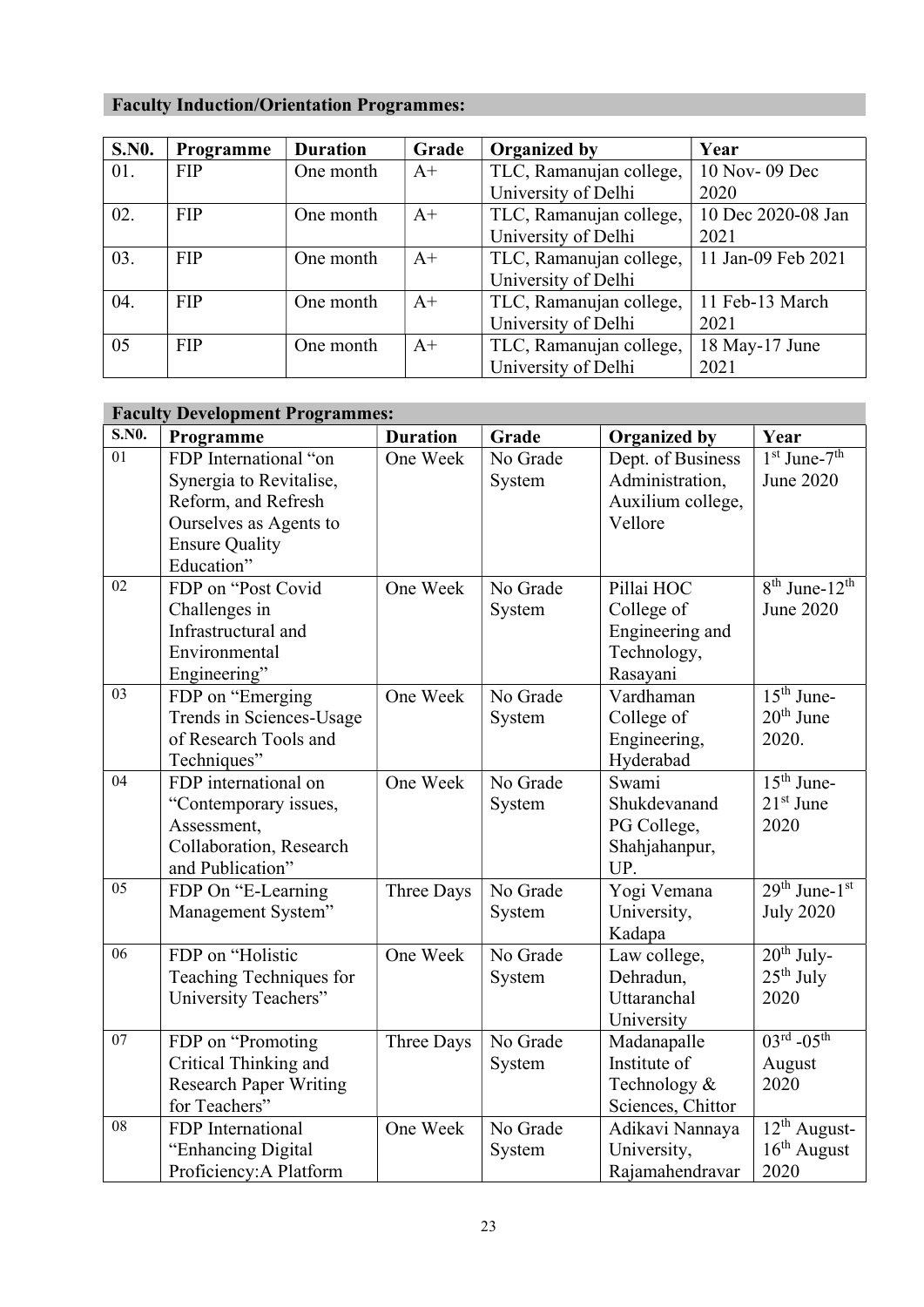|    | for Refining the Research<br>and Teaching Skills"                                                   |          |                    | am, AP                                                                                                                                      |                                                   |
|----|-----------------------------------------------------------------------------------------------------|----------|--------------------|---------------------------------------------------------------------------------------------------------------------------------------------|---------------------------------------------------|
| 09 | FDP on "Dynamics of e-<br>learning and strategies:<br>skill orientation tools in<br>$21st$ century" | One Day  | No Grade<br>System | Dept. of Basic<br>Sciences, Bonam<br>Venkata<br>Chalamayya<br>Engineering<br>College, AP                                                    | $31st$ August                                     |
| 10 | FDP International<br>"Research in Virtual<br>world"                                                 | One Week | No Grade<br>System | Dept. of English,<br>Manav Rachna<br>International<br>Institute of<br>Research and<br>Studies, India                                        | $01st$ Sept-<br>$07th$ Sept<br>2020               |
| 11 | "Natiional Education<br>Policy-A way forward"                                                       | One Week | No Grade<br>System | Babu Babarasi<br>das educational<br>group lucknow                                                                                           | $11th$ Sept -<br>$16th$ Sept<br>2020              |
| 12 | FDP on "Moodle-<br>Learning Management<br>system"                                                   | One Week | No Grade<br>System | <b>Sardar Patel</b><br>University of<br>Police Security<br>and Criminal<br>Justice, Rajasthan                                               | $20th$ August-<br>$26th$ August<br>2020           |
| 13 | FDP on "ICT Enabled<br>Teaching Learning"                                                           | One Week | $A+$               | TLC, Ramanujan<br>college,<br>University of<br>Delhi                                                                                        | $\overline{07^{th}}$ Sept-<br>$13th$ Sept<br>2020 |
| 14 | FDP International on<br>"World Economy on<br>Tenterhooks and Indian<br>Economy Road Ahead"          | One Week | No Grade<br>System | Appasaheb R.B.<br>Arts, Commerce<br>and Science<br>college, Shendurni                                                                       | $21st$ Sept-<br>$25th$ Sept<br>2020.              |
| 15 | FDP on "Transforming<br>Governance in India:<br>Issues and Concerns"                                | One Week | $A+$               | TLC, Ramanujan<br>college,<br>University of<br>Delhi                                                                                        | $21st$ Sept-<br>$27th$ Sept<br>2020               |
| 16 | FDP on "Transformation<br>in Higher Education:<br>Issues and Road Ahead"                            | Two Week | No Grade<br>System | Government<br>Degree college<br>for<br>women, Anantnag<br>& Mahatma<br>Hansraj FDP<br>centre, Hansraj<br>college,<br>University of<br>Delhi | $28th$ Sept-<br>$12th$ Oct<br>2020                |
| 17 | FDP on "Improving"<br>Scientific Research<br>Writing and Publication<br>Skill"                      | One Week | $A+$               | Research and<br>Publication Cell,<br>IQAC, Srikishna<br>sarda college,<br>Hailakandi,<br>Assam and                                          | $12th$ Oct-18 <sup>th</sup><br>Oct 2020           |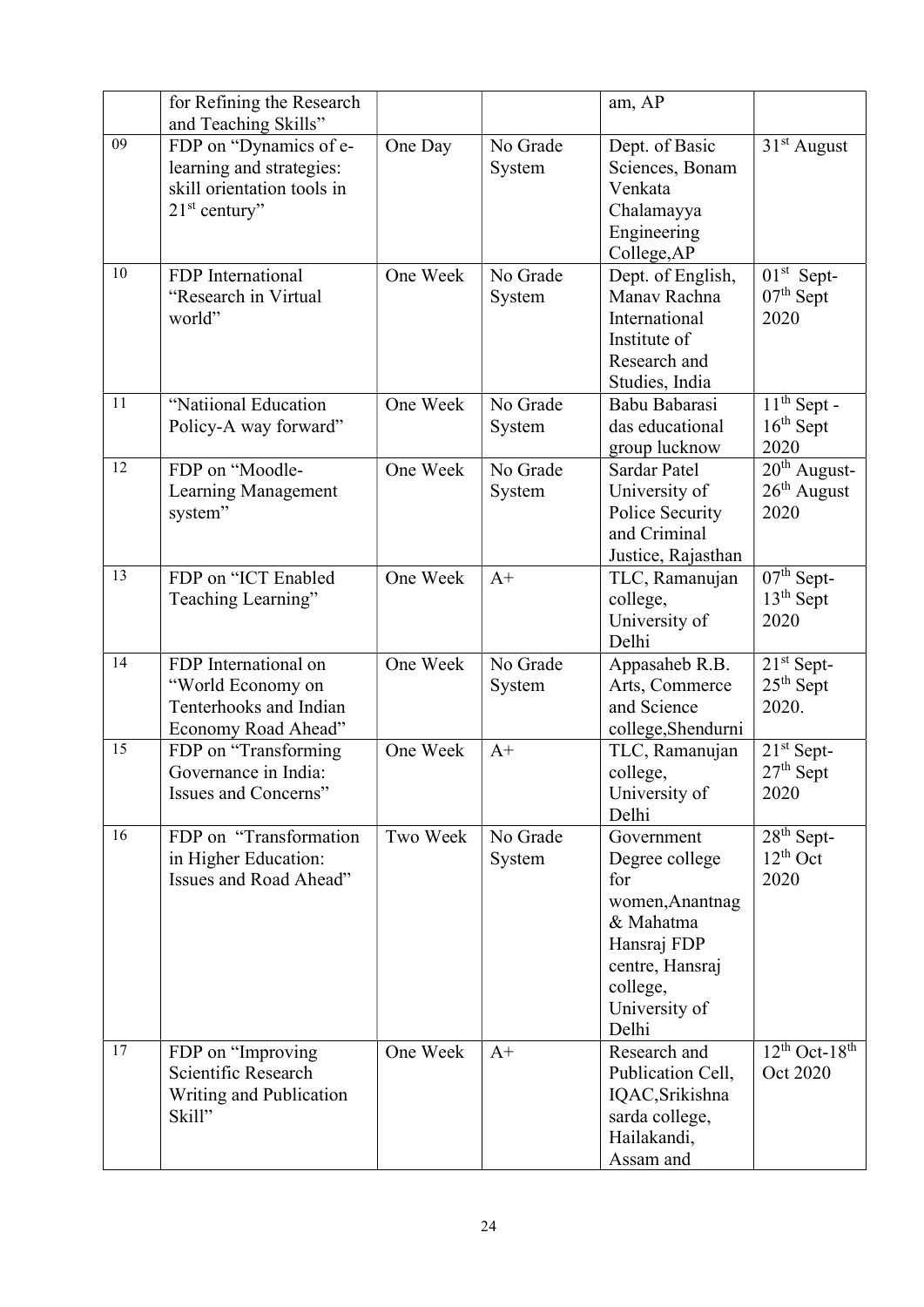|    |                                   |          |          | <b>ICSSR</b>                    |                                    |
|----|-----------------------------------|----------|----------|---------------------------------|------------------------------------|
| 18 | FDP on "Research"<br>Methodology" | Two Week | $A+$     | TLC, Ramanujan<br>college,      | $01st$ Oct- $15th$<br>Oct 2020     |
|    |                                   |          |          | University of<br>Delhi          |                                    |
| 19 | FDP on "Development"              | One Week | $A+$     | TLC, Ramanujan                  | $21st$ Oct- $27th$                 |
|    | and Implementation of             |          |          | college,                        | Oct 2020                           |
|    | Moocs"                            |          |          | University of                   |                                    |
| 20 | FDP on "Advanced                  | One Week | $A+$     | Delhi<br>TLC, Ramanujan         | $29th$ Oct-05 <sup>th</sup>        |
|    | Pedagogical Techniquies"          |          |          | college,                        | <b>Nov 2020</b>                    |
|    |                                   |          |          | University of                   |                                    |
|    |                                   |          |          | Delhi                           |                                    |
| 21 | FDP on "Research"                 | Two Week | ``A"     | TLC, Ramanujan                  | $\overline{10}$ <sup>th</sup> Dec- |
|    | Methodology: A Learning           |          |          | college,                        | $23rd$ Dec                         |
|    | Journey from Bivariate            |          |          | University of                   | 2020                               |
|    | Techniques to                     |          |          | Delhi                           |                                    |
|    | Multivariate Techniques"          |          |          |                                 |                                    |
| 22 | FDP on "Dr.B.R.                   | One Week | $A+$     | TLC, Ramanujan                  | 13 <sup>th</sup> April-            |
|    | Ambedkar & The Idea of<br>India"  |          |          | college,                        | $19th$ April<br>2020               |
|    |                                   |          |          | University of<br>Delhi          |                                    |
| 23 | FDP on Latest Research            | One Week | No Grade | Department of Basic             | $20th$ June -                      |
|    | software & ICT Tools for          |          | System   | Sciences &                      | $26th$ June                        |
|    | <b>Communicating Research</b>     |          |          | Humanities, GMR<br>Institute of | 2021                               |
|    |                                   |          |          | Technology, Rajam,              |                                    |
|    |                                   |          |          | Andhra Pradesh,                 |                                    |
|    |                                   |          |          | India                           |                                    |

# International Webinars: Attended

| <b>S.NO.</b> | <b>International Webinar</b>     | <b>Organized by</b>                 | <b>Held on</b>     |
|--------------|----------------------------------|-------------------------------------|--------------------|
| 01           | Covid-19: Socio-Economic         | Andhra Loyola Institute of          | $09th$ June 2020   |
|              | and Traumatic Challenges         | Engineering and Technology,         |                    |
|              | <b>Impacting Migrant workers</b> | Vijayawada, AP                      |                    |
| 02           | "Few Business stories            | <b>Entrepreneurship Development</b> | $12th$ June 2020   |
|              | Many Lessons(under               | Cell of V.P. institute of           |                    |
|              | Pandemic situation)"             | Management Studies &                |                    |
|              |                                  | Research, Sangli                    |                    |
| 03           | "The Epitome of Success"         | Language Club of V.P. institute     | $19th$ June 2020   |
|              |                                  | of Management Studies &             |                    |
|              |                                  | Research, Sangli                    |                    |
| 04           | "Rebuild, Redesign, Regain       | <b>VPIMSR Alumni Association</b>    | $24th$ June 2020   |
|              | (In the light of COVID 19)"      | of V.P. institute of Management     |                    |
|              |                                  | Studies & Research, Sangli          |                    |
| 05           | "Covid-19: some                  | Dept.of Philosophy, Kultali Dr.     | $03rd$ Sept 2020   |
|              | philosophical and                | B.R. Ambedkar college, Jamatla      |                    |
|              | psychological reflections"       |                                     |                    |
| 06           | "Digital Transformation and      | Dept. of Electronics &              | $06th$ August 2020 |
|              | Opportunities in Emerging        | Communication Engineering,          |                    |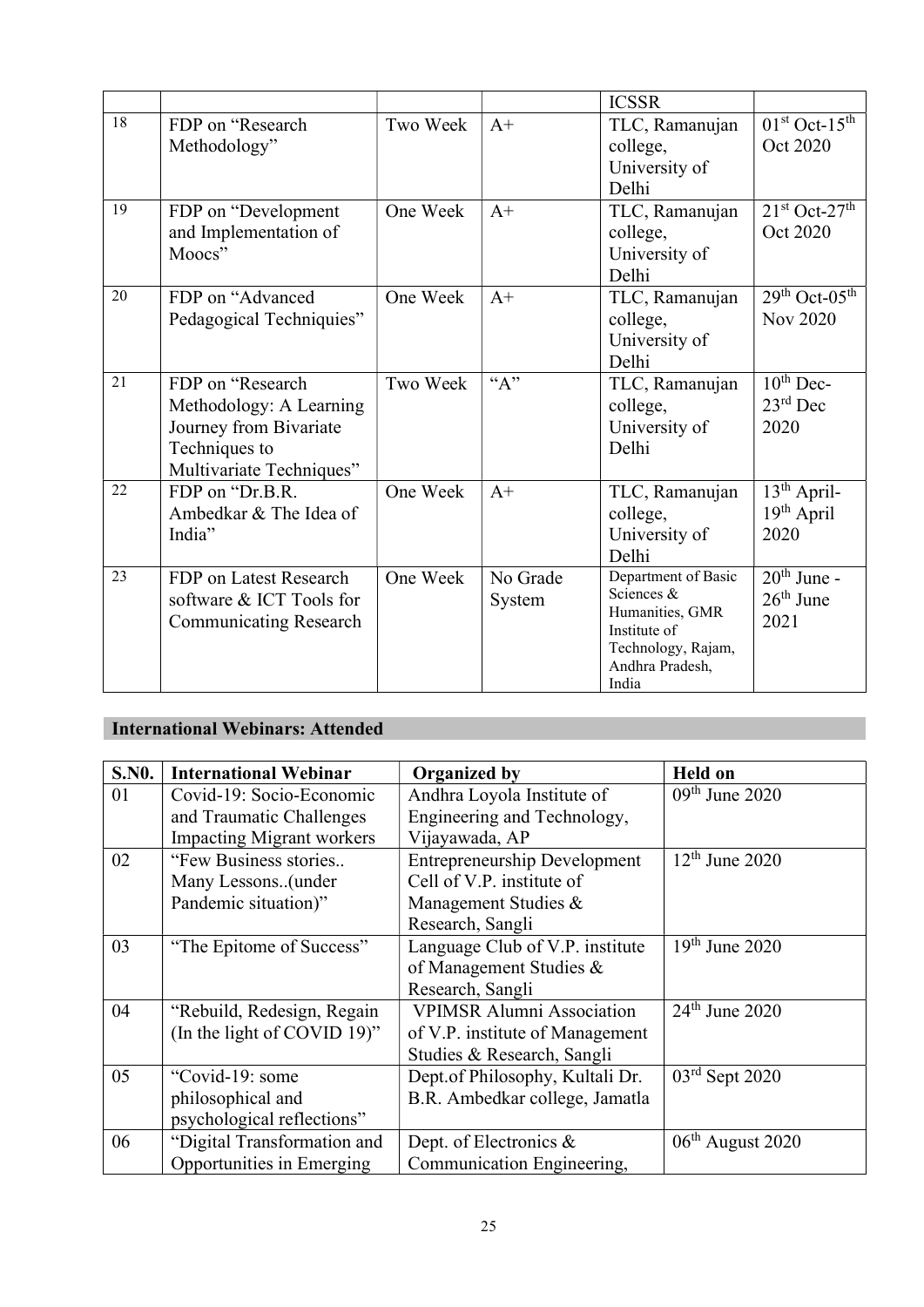|    | Technologies"                | Dr. N.G.P Institute of         |                                         |
|----|------------------------------|--------------------------------|-----------------------------------------|
|    |                              | Technology, Coimbatore         |                                         |
| 07 | "The Philosophical"          | Mizoram University             | $10^{th}$ August 2020                   |
|    | Foundation of Mahatma        |                                |                                         |
|    | Gandhi's Principles: A       |                                |                                         |
|    | Critical Analysis & Mahatma  |                                |                                         |
|    | Gandhi's Contribution to     |                                |                                         |
|    | social Welfare"              |                                |                                         |
| 08 | "Community Care in           | Dept. of Social work & IQAC,   | $26th$ august 2020                      |
|    | International Scenario"      | Hindustan Collage of arts &    |                                         |
|    |                              | Science, Chennai               |                                         |
| 09 | "Medical social work"        | Dept. of Social Work, IQAC,    | $28th$ August 2020                      |
|    | practice in Nigeria:         | Hindustan college of Arts &    |                                         |
|    | Challenges and Prospects"    | Science, Chennai.              |                                         |
| 10 | "Cyber Violence & Gender     | Bhagat Phool Singh Mahila      | $29^{th}$ -30 <sup>th</sup> August 2020 |
|    | Equality"                    | Vishwavidyalaya, Haryana       |                                         |
| 11 | "Understanding south east    | Dept. of Political Science,    | $30th$ August 2020                      |
|    | Asia through the lens of act | Jawaharlal Nehru college, Boko |                                         |
|    | east policy"                 |                                |                                         |

|        | <b>National Webinars: Attended</b> |                                       |                                |  |  |  |
|--------|------------------------------------|---------------------------------------|--------------------------------|--|--|--|
| S. NO. | <b>National Webinar</b>            |                                       | <b>Held on</b>                 |  |  |  |
|        |                                    | <b>Organized by</b>                   |                                |  |  |  |
| 01     | <b>Additive Manufacturing</b>      | Sri Venkateswara College of           | $30th$ May 2020                |  |  |  |
|        | & Its Applications                 | Technology, Sriperumbudur, Chennai    |                                |  |  |  |
| 02     | Women Well Being and               | WWW.Emummy.co.in & ANU                | 31 <sup>st</sup> May 2020      |  |  |  |
|        | <b>Caring Themselves</b>           |                                       |                                |  |  |  |
| 03     | "Paryavarna on the                 | SGK Government Degree College,        | $\overline{02^{nd}}$ June 2020 |  |  |  |
|        | impact of Lockdown on              | Vinukonda, Guntur, AP                 |                                |  |  |  |
|        | our Eco-system"                    |                                       |                                |  |  |  |
| 04     | Recent Perspectives in             |                                       | $11th$ June 2020               |  |  |  |
|        | the Research of Indus              | Dept. of History & Tourism, Sri YN    |                                |  |  |  |
|        | Civilization                       | College, Narsapur.                    |                                |  |  |  |
| 05     | "Basic Yoga Techniques             | Dept. of language, T.John             | 13 <sup>th</sup> June 2020     |  |  |  |
|        | and Meditative practices"          | college, Bangalore                    |                                |  |  |  |
| 06     | "Emerging Trends:                  | IQAC, Dept. of sociology& social      | $18th$ June 2020               |  |  |  |
|        | Human Trafficking                  | work, CSR, ANU, Guntur, AP            |                                |  |  |  |
|        | during Covid19 with                |                                       |                                |  |  |  |
|        | special focus on women             |                                       |                                |  |  |  |
|        | and children"                      |                                       |                                |  |  |  |
| 07     | "Impact of lockdown on             | Madanapalle Institute of Technology & | $20th$ June 2020               |  |  |  |
|        | Investments in Capital             | Sciences, Chittoor.                   |                                |  |  |  |
|        | Market"                            |                                       |                                |  |  |  |
| 08     | "Investment in Gold                | Rajarambapu Institute of Technology,  | $21st$ June 2020               |  |  |  |
|        | market"                            | Sangi, M.S.                           |                                |  |  |  |
| 09     | "Cyber Crime in Virtual            | Rajarambapu Institute of Technology,  | $22nd$ June 2020               |  |  |  |
|        | era"                               | Sangi, M.S.                           |                                |  |  |  |
| 10     | Yoga and Meditation                | Palamuru University, Mahabubnagar     | $23rd$ June 2020               |  |  |  |
| 11     | "Intellectual property             | Devchand college, Arjunnagar,         | $25th$ June 2020               |  |  |  |
|        | rights and industry-               | Kolhapur, M.S.                        |                                |  |  |  |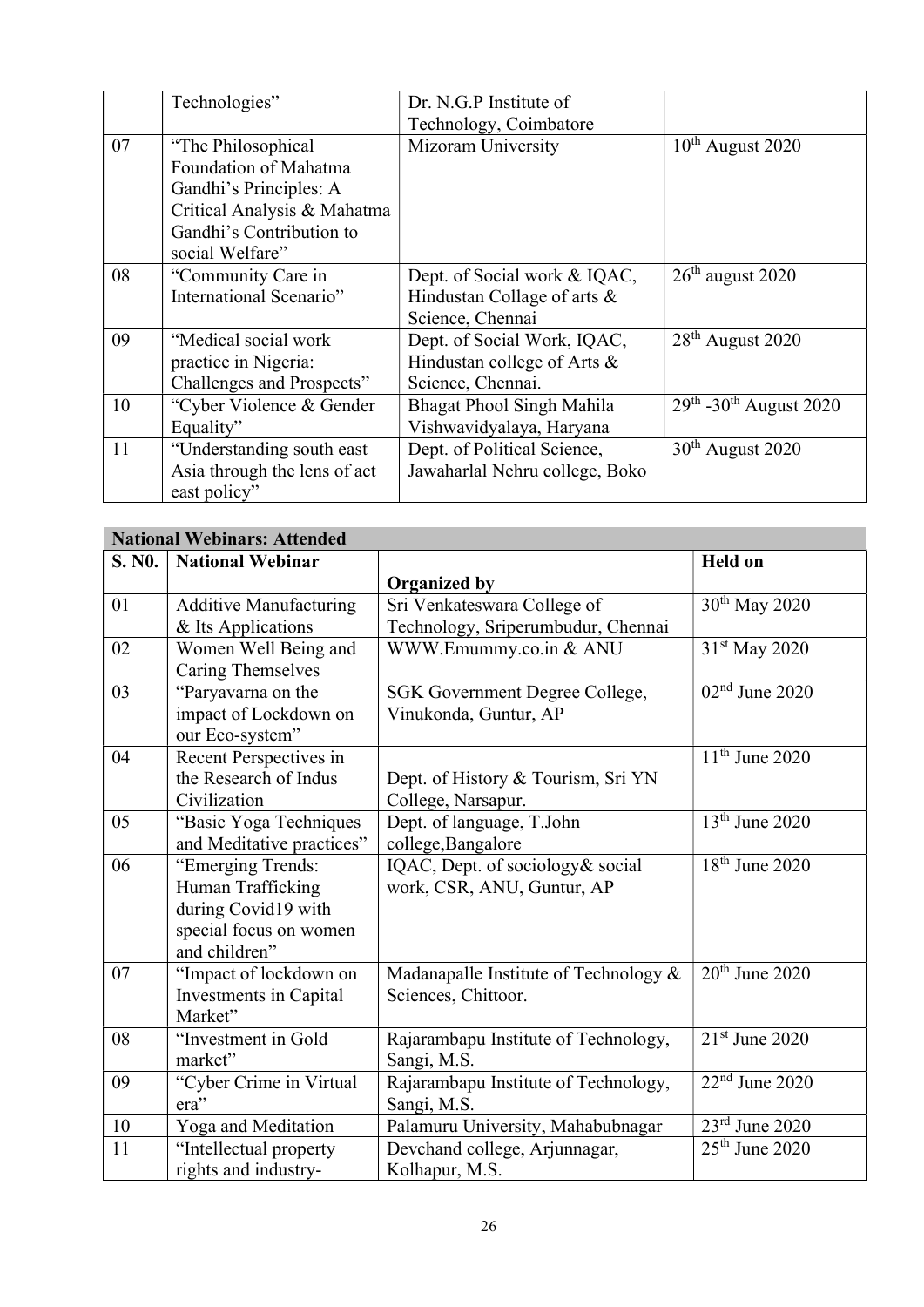|    | academia collaboration"                                                                           |                                                                                                                                     |                                        |
|----|---------------------------------------------------------------------------------------------------|-------------------------------------------------------------------------------------------------------------------------------------|----------------------------------------|
| 12 | "Covid-19-Psychology,                                                                             | Dept. of Political Science, JMJ college                                                                                             | $26th$ June 2020                       |
|    | Emotional and                                                                                     | for women, Tenali, Guntur, AP                                                                                                       |                                        |
|    | <b>Educational Perspective"</b>                                                                   |                                                                                                                                     |                                        |
| 13 | Step into research                                                                                | IQAC, Visakha Institute of Engineering<br>& Technology, Vizag                                                                       | $27th$ June 2020                       |
| 14 | "COVID-19 & Indian<br>Tax System"                                                                 | Swami Shukdevanand PG college,<br>Shahjahanpur, UP                                                                                  | $01st$ July 2020                       |
| 15 | "Covid-19 and<br>Migration"                                                                       | Milind College of Arts, Nagsenvana,<br>Aurangabad, M.S.                                                                             | 05 <sup>th</sup> July 2020             |
| 16 | "Consumer Protection<br>and Advocacy during<br>covid-19 Pandemic"                                 | Madanapalle Institute of Technology &<br>Sciences, Chittoor.                                                                        | $06th$ July 2020                       |
| 17 | "Plastics versus<br>bioplastics from<br>environment and<br>sustainable point of<br>view"          | Dept. of Applied Science and<br>Humanities, Tirumala Engineering<br>College, Narasaraopet, Guntur                                   | $07th$ July 2020                       |
| 18 | "Understanding OBS<br>studio & Streamyard for<br><b>E-Content Creation and</b><br>Live Streaming" | Faculty of Humanities and Sciences,<br>Adayalampattu, Phase-II, Dr. M.G.R.<br><b>Educational and Research Institute,</b><br>Chennai | $10^{th}$ July- $11^{th}$ July<br>2020 |
| 19 | "Basic Concepts of<br>Research & Applied<br>Statistics"                                           | IQAC, Mahant Laxminarayan Das<br>College, Raipur                                                                                    | $11th$ July 2020                       |
| 20 | "Dr. Babasaheb<br>Ambedkar's Perspective<br>on Modern Indian<br>Society"                          | Dept. of Sociology, Milind College of<br>Arts, Nagsenvana, Aurangabad, M.S.                                                         | $11th$ July 2020                       |
| 21 | "Art of Writing Research<br>Article in Scopus Index<br>Journals"                                  | PG Dept. of Commerce, M.M.E.S<br>women's Arts & Science college,<br><b>Ranipet District</b>                                         | $12th$ July 2020                       |
| 22 | "MSME Sector and<br>Migrant labor under<br>Covid-19: The Recession<br>and Recension"              | MVN& RVR college of Arts and<br>Science, Rajamahendravaram, AP                                                                      | $15th$ July 2020                       |
| 23 | "Re-Evaluating the<br>protest literature"                                                         | Milind College of Arts, Nagsenvana,<br>Aurangabad, M.S.                                                                             | $16th$ July 2020                       |
| 24 | "Buddhism and Value<br>Education"                                                                 | Dept. of Pali & Buddhism, Milind<br>College of Arts, Nagsenvana,<br>Aurangabad, M.S.                                                | $17th$ July 2020                       |
| 25 | "Role of Governance in<br>Pandemic Situation to<br><b>Empower the Depressed</b><br>Classes"       | Dept. of History, Milind College of<br>Arts, Aurangabad, M.S.                                                                       | $18th$ July 2020                       |
| 26 | "International Relations<br>of India with<br>Neighbouring Countries"                              | Milind College of Arts, Nagsenvana,<br>Aurangabad, M.S.                                                                             | $19th$ July 2020                       |
| 27 | "Stress Management<br>during Covid 19 and                                                         | Milind College of Arts, Nagsenvana,<br>Aurangabad, M.S.                                                                             | $23rd$ July 2020                       |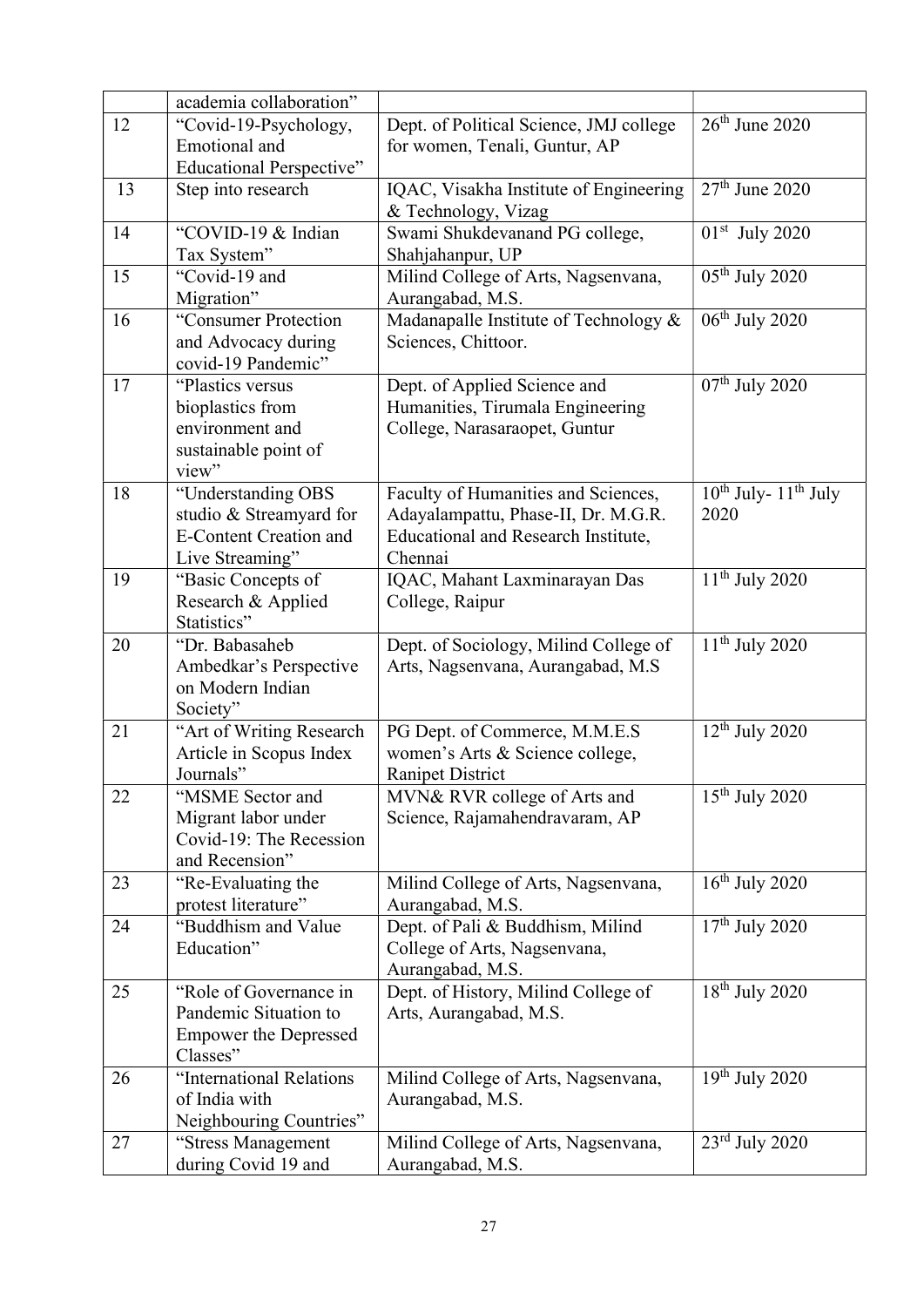|    | Lockdown"                  |                                        |                                            |
|----|----------------------------|----------------------------------------|--------------------------------------------|
| 28 | "Issues and Challenges in  | KKR & KSR Institute of Technology &    | $25th$ July 2020                           |
|    | Filling of Patents"        | Sciences, Guntur, AP                   |                                            |
| 29 | "Impact of Covid-19 on     | Dept. of Business Administration, Sri  | $31st$ July-03 <sup>rd</sup>               |
|    | Indian Economy"            | Venkateswara Institute of Sciences &   | August 2020                                |
|    |                            | Technology, Kadapa, AP                 |                                            |
| 30 | "Soft Skills at workplace- | Dept. of H& S, MBA & CSE, Sri          | $07th$ August-11 <sup>th</sup>             |
|    | a pathway for a            | Venkateswara Institute of Sciences and | August 2020                                |
|    | successful carrer"         | Technology, Kadapa, AP                 |                                            |
| 31 | "Federal Governance in     | Dept. of Political Science & Public    | $20th$ August 2020                         |
|    | India: Contemporary        | Administration, Adikavi Nannaya        |                                            |
|    | (Covid-19) Dimensions      | University, MSR campus, Kakinada,      |                                            |
|    | and Dynamics"              | AP                                     |                                            |
| 32 | "National Education        | Dept. of Education, Mizoram            | 26 <sup>th</sup> August 2020               |
|    | Policy 2020"               | University, Aizawl                     |                                            |
| 33 | "Google Tools To Online    | Krishna University, Nuzvid, Krishna    | $26^{\text{th}}$ & $27^{\text{th}}$ August |
|    | Teaching"                  | district                               | 2020                                       |
| 34 | "Governance,               | Nizam College, Hyderabad               | $28th$ August 2020                         |
|    | Entrepreneurship and       |                                        |                                            |
|    | Development"               |                                        |                                            |
| 35 | "New national education    | National HRD, Network, Vijayawada      | 29 <sup>th</sup> August 2020               |
|    | policy-implications to     | chapter, AP                            |                                            |
|    | HR"                        |                                        |                                            |
| 36 | "New education Policy      | Veerangana Avantibai Govt. Degree      | $01st$ Sept 2020                           |
|    | 2020: Challenges and       | college, Aligarh                       |                                            |
|    | Possibilities"             |                                        |                                            |
| 37 | "Employment Prospects      | Dept. of Economics, lalit Narayan      | $02nd$ Sept 2020                           |
|    | in Bihar in the Context of | Mithila University, Durbhanga          |                                            |
|    | self-reliant India"        |                                        |                                            |
| 38 | "Health and                | Nizam College, Hyderabad               | 04 <sup>th</sup> Sept 2020                 |
|    | Development"               |                                        |                                            |
| 39 | "Telangana: The road to    | Nizam College, Hyderabad               | $05th$ Sept 2020                           |
|    | development"               |                                        |                                            |
| 40 | "Daughter's Right in       | R.L. Law collge, Davanagere            | $06th$ Sept 2020                           |
|    | Coparcenary property       |                                        |                                            |
|    | and Recent supreme court   |                                        |                                            |
|    | judgement"                 |                                        |                                            |
| 41 | "An Insight into National  | Dept. of Economics & IQAC,             | $07th$ Sept 2020                           |
|    | Education Policy 2020"     | Chakdaha College, West Bengal          |                                            |
| 42 | "Gandhi and the Crisis of  | Prof sharda prasad Tiwari memorial     | $18th$ Sept 2020                           |
|    | Modernity"                 | trust, lacknow                         |                                            |
| 43 | "Quest for Equality in     | Dept. of English, Jagjiwan college,    | $19th$ & $20th$ Sept 2020                  |
|    | Unequal India: A           | Ara, Bihar                             |                                            |
|    | Dialogue on Dalit          |                                        |                                            |
|    | Literature, Gender,        |                                        |                                            |
|    | Aesthetic, Arts and        |                                        |                                            |
|    | Activism"                  |                                        |                                            |
| 44 | "Gender Equality and       | Dept. of Home economics, Shivshakti    | $\overline{19^{th}}$ & $20^{th}$ Sept 2020 |
|    | Women's Rights"            | arts & commerce college & Women's      |                                            |
|    |                            | studies centre, Sant Gadge Baba        |                                            |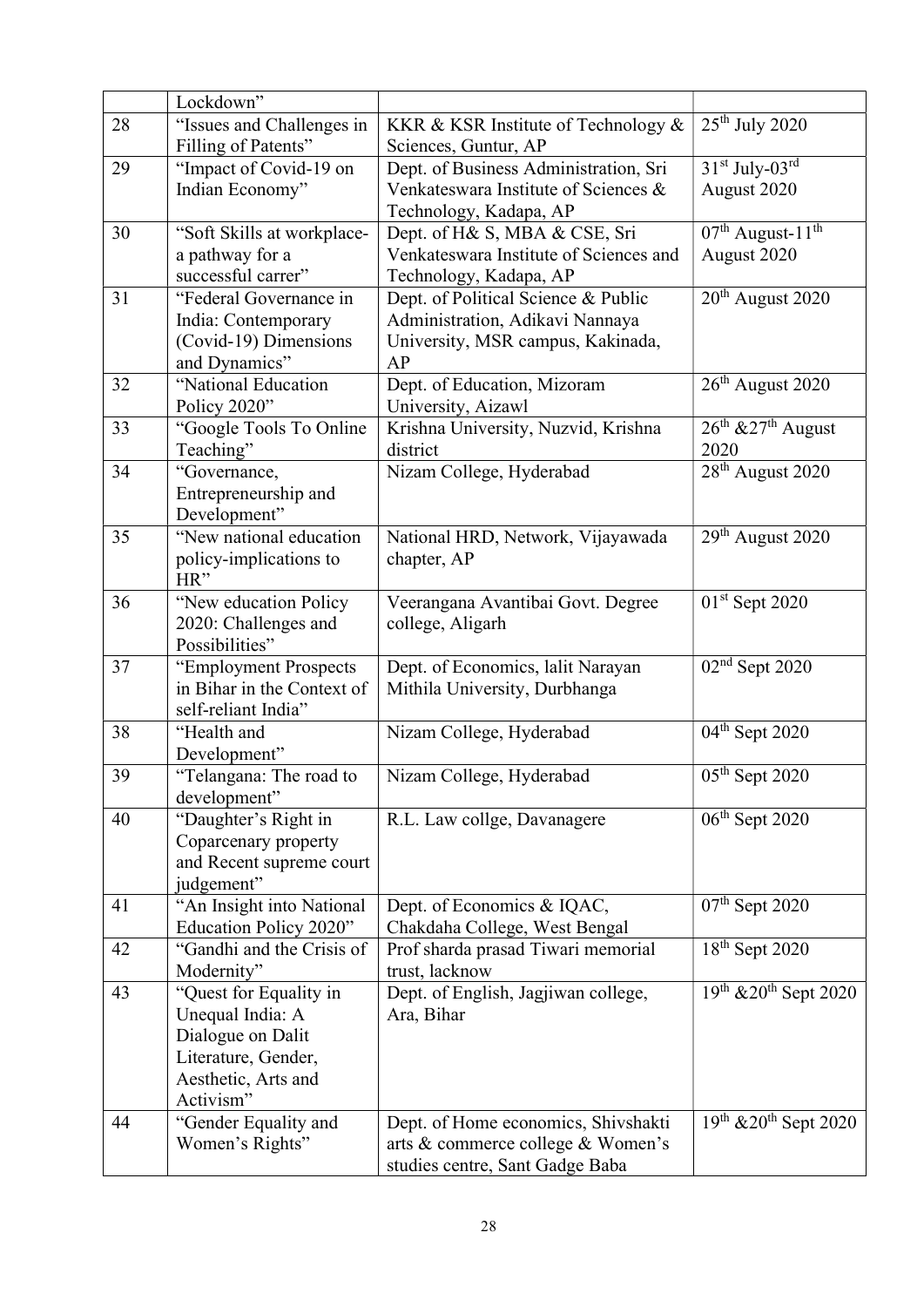|    |                                                     | Amravati University, Amravati.                 |                                        |
|----|-----------------------------------------------------|------------------------------------------------|----------------------------------------|
| 45 | "Insights of national                               | Dept of education, IQAC, Swami                 | $20th$ Sept 2020                       |
|    | education policy-2020"                              | Vivekananda mahavidyalaya, Tripura             |                                        |
| 46 | "Essentials of                                      | Dept. of Electronics and Computer              | $21st$ Sept 2020                       |
|    | Entrepreneurship"                                   | Engineering, Sreenidhi institute of            |                                        |
|    |                                                     | science and technology, Hyderabad              |                                        |
| 47 | "Pedagogical Reforms in                             | School education, Noida international          | 23rd Sept 2020                         |
|    | the light of National                               | university                                     |                                        |
|    | Educational policy-2020"                            |                                                |                                        |
| 48 | "Quality Improvement in                             | IQAC, AISSMS college of Pharmacy               | $23rd$ Sept 2020                       |
|    | Higher Education by Up-                             |                                                |                                        |
|    | Skilling"                                           |                                                |                                        |
| 49 | "Challenges Before                                  | Dept. of political Science, Janvikas           | $24th$ Sept 2020                       |
|    | Indian Politics in Covid-                           | Mahavidyalaya, Bansarola                       |                                        |
|    | 19 & Thereafter"                                    |                                                |                                        |
| 50 | "Overcoming stress in                               | Centre for Capacity Building                   | $25th$ Sept 2020                       |
|    | personal & professional                             | Programme for School teachers,                 |                                        |
|    | life"                                               | Chennai.                                       |                                        |
| 51 | "Insightful Rudiments of                            | Dept. of Humanities & Sciences, Balaji         | $25^{th}$ & $26^{th}$ Sept             |
|    | originating Google forms                            | Institute of Technology & Science,             | 2020                                   |
|    | & Generating                                        | Warangal, Telangana                            |                                        |
| 52 | Certificates"                                       |                                                | $26th$ Sept 2020                       |
|    | "Analyzing Critical                                 | Centre for Capacity building                   |                                        |
|    | <b>Factors Affecting</b><br>learning environment in | programmes for schools teachers,<br>Tamilnadu. |                                        |
|    | higher institutions"                                |                                                |                                        |
| 53 | "Online Assessment                                  | Tutea & CTEFKK                                 | $27th$ Sept 2020                       |
|    | tools"                                              |                                                |                                        |
| 54 | "Relevance of Bhagat                                | NEEV-a social educational initiative of        | $28th$ Sept 2020                       |
|    | Singh in Current Times"                             | <b>IIT Alumni</b>                              |                                        |
| 55 | "Elucidating the                                    | Centre for Gandhian studies, ANU               | 02 <sup>nd</sup> Oct 2020              |
|    | relevance of mahatma                                |                                                |                                        |
|    | Gandhi's philosophy on                              |                                                |                                        |
|    | new education system"                               |                                                |                                        |
| 56 | "World Mental Health                                | Dept. Education, ANU                           | $\overline{10}$ <sup>th</sup> Oct 2020 |
|    | Day"                                                |                                                |                                        |

| <b>Refresher Courses:</b> |                             |                 |          |                     |                     |  |  |  |
|---------------------------|-----------------------------|-----------------|----------|---------------------|---------------------|--|--|--|
| <b>S.NO.</b>              | <b>Programme</b>            | <b>Duration</b> | Grade    | <b>Organized by</b> | Year                |  |  |  |
| 01                        | Refresher course on         | Two Weeks       | No Grade | TLC, Ramanujan      | $21st$ December-    |  |  |  |
|                           | "Data Analysis with         |                 | System   | college, University | $03rd$ Jan 2021     |  |  |  |
|                           | <b>Statistical Methods"</b> |                 |          | of Delhi            |                     |  |  |  |
| 02                        | National                    | Two Weeks       |          | TLC, Ramanujan      | $24th$ march- $7th$ |  |  |  |
|                           | Interdisciplinary           |                 |          | college, University | April 2021          |  |  |  |
|                           | Refresher Course on         |                 | $A+$     | of Delhi            |                     |  |  |  |
|                           | "Research"                  |                 |          |                     |                     |  |  |  |
|                           | Methodology and Data        |                 |          |                     |                     |  |  |  |
|                           | Analysis"                   |                 |          |                     |                     |  |  |  |
|                           |                             |                 |          |                     |                     |  |  |  |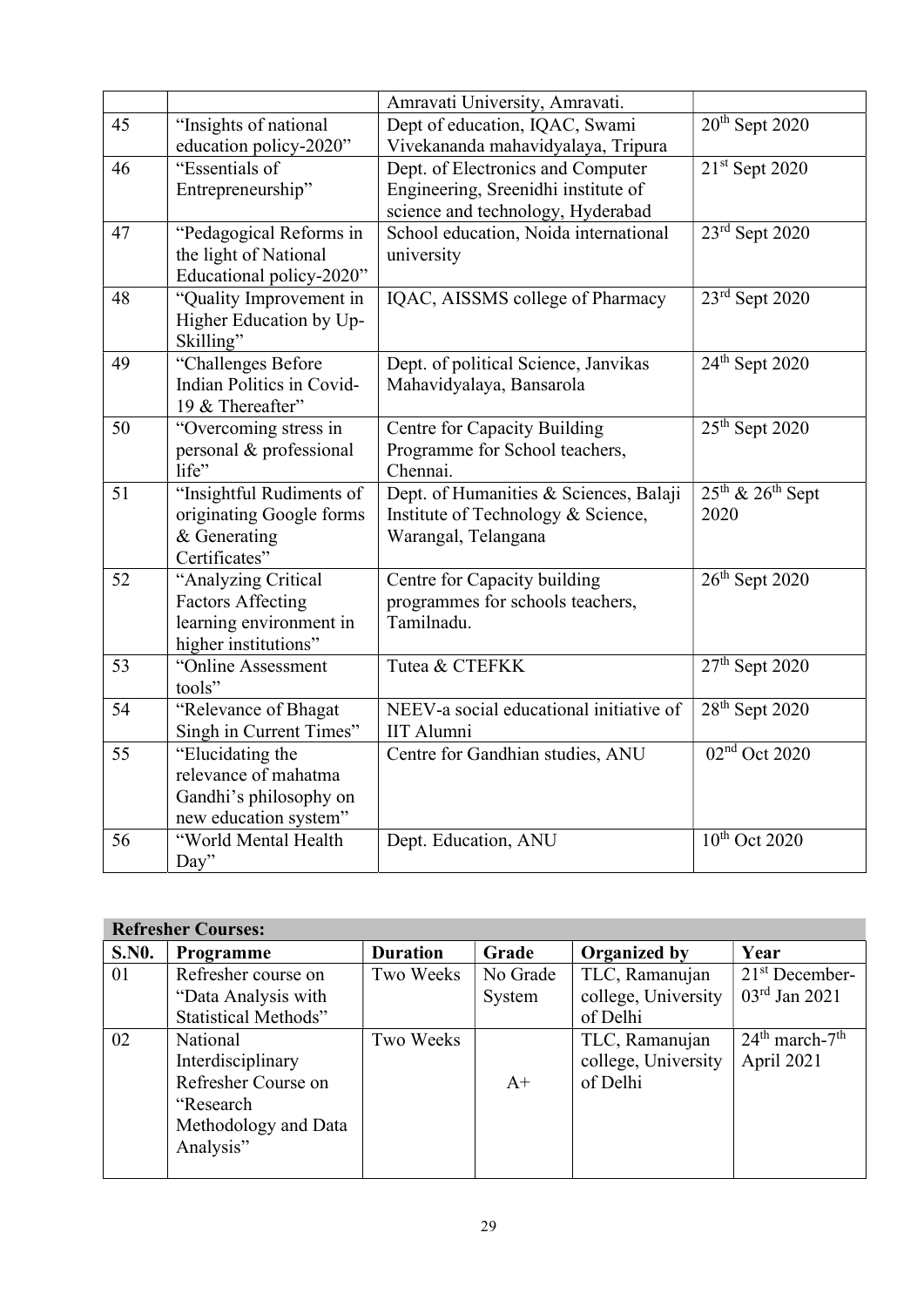# As Executive Member in Workshop and Annual Conference:

- 1. Worked as committee member for XXI Idea Annual Conference 2016 organized by Centre for Distance Education, ANU, held on  $29<sup>th</sup>$  &  $30<sup>th</sup>$  May, 2017.
- 2. Worked as Executive Member for Workshop on 'ICT Application in Distance Education' organized by Centre for Distance Education ANU, held on 26<sup>th</sup> & 27<sup>th</sup> June 2010.

## Grievance Redressal Committee Member:

1. Appointed as committee member for study material Problem, CDE, ANU, VC orders dated: 19-01-2010.

## As Academic Counselor for Online Education:

1. Appointed as Academic Counselor for B.A. online course, ICT Division, CDE. VC. Orders dated: 28-01-2015.

## As In-charge for Examination test Centre:

1. Appointed as In-charge for test Centre for online Examination, ICT, CDE division, VC orders dated: 07-02-2015.

## As Valuation Examiner:

- 1. Appointed as Examiner for valuation of PG answer booklets, dated: 06-07-2016.
- 2. Appointed as Examiner for December-2012, valuation of Assignments at Prabhas Degree College, Vijayawada. VC orders dated: 16-02-2013.
- 3. Appointed as Examiner for PCP classes information, dated: 25-04-2012.
- 4. Appointed as Examiner for valuation of political Science Assignments at Nodal Centres, VC orders dated:11-02-2012.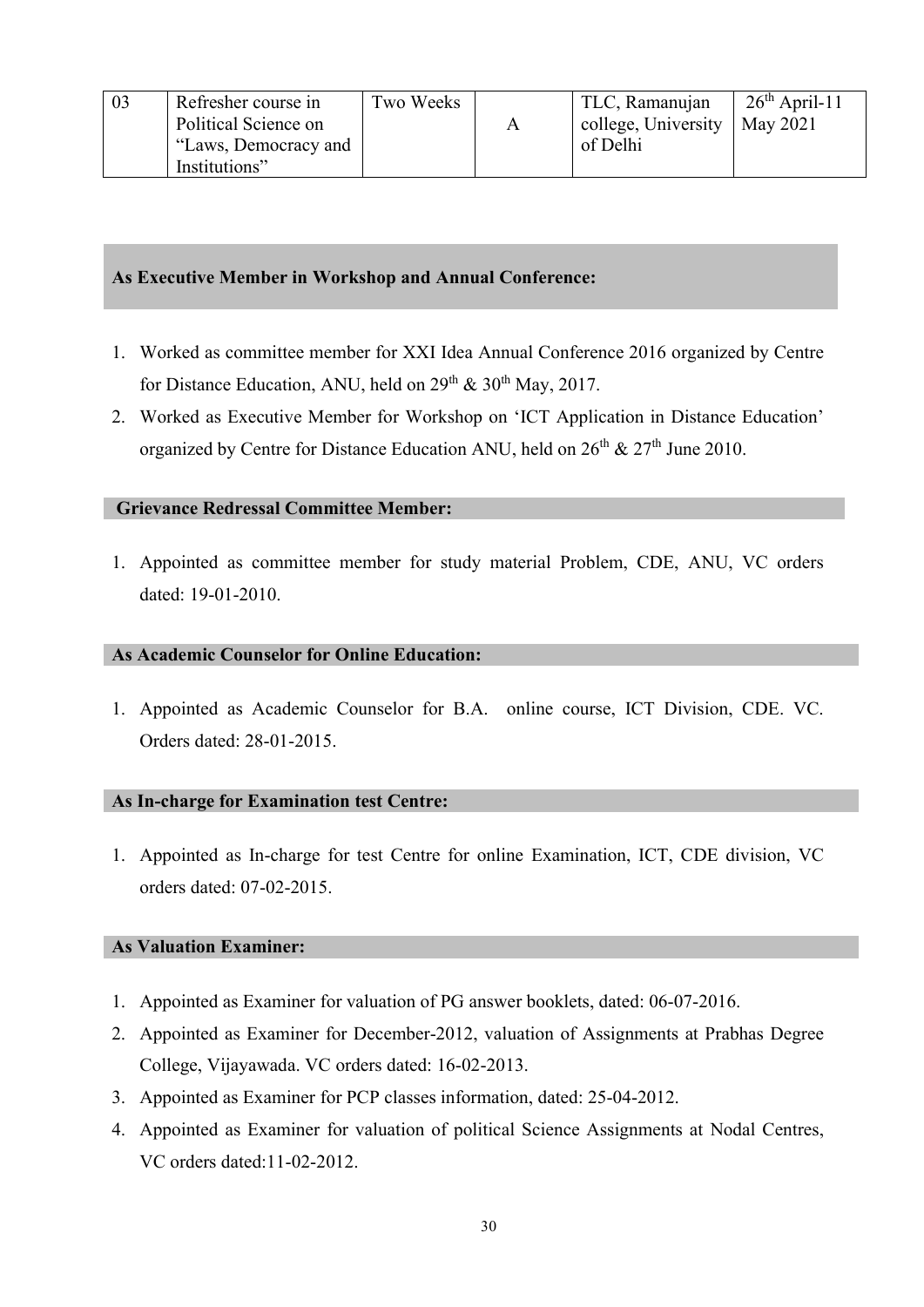### As Warden:

1. Worked as Warden for International Students Hostel, Men's Wing for the period of 03-06- 2016 to 03-06-2017. VC. Orders Dated: 02-06-2-16.

### As Advisory Committee Member:

1. 1<sup>st</sup> Advisory Committee for the International Students Hostel held on 07-06-2016. VC orders Dated: 02-06-2-16

### As Route Officer for Examination Duties:

- 1. Appointed as Route officer for the examination of UG/PG/PG Diploma and Professional Courses, offered by CDE, ANU, for the period of 21-05-2017 to 26-05-2017.
- 2. Appointed as Route officer for the examination of UG/PG/PG Diploma and Professional Courses, offered by CDE, ANU, for the period of 31-05-2017 to 03-06-2017.
- 3. Appointed as Route officer for the examination of UG/PG/PG Diploma and Professional Courses, offered by CDE, ANU, for the period of 05-12-2017 to 28-12-2017.

### Spot Admission Duties:

- 1. Deputed for Spot admissions and certificate verification for the Calendar 2017 batch for KIMS Degree College, Karimnagar on 27-08-2017.
- 2. Deputed for Spot admissions and certificate verification for the Calendar 2017 batch for Ushodaya Degree College, Bodhan, on 03-09-2017.

## As Assistant Coordinator for Examination Duties:

- 1. Appointed as Assistant Coordinator for December, 2017 Examinations of CDE, ANU. VC orders Dated: 21-11-2017.
- 2. Appointed as Assistant Coordinator for May, 2017 Examinations of CDE, ANU. VC orders Dated: 19-05-2017.
- 3. Appointed as Assistant Coordinator for May, 2014, Examinations of CDE, ANU. VC orders Dated: 20-03-2014.
- 4. Appointed as Assistant Coordinator for December, 2013, Examinations of CDE, ANU. VC orders Dated: 09-10-2013.
- 5. Appointed as Assistant Coordinator for December, 2011 Examinations of CDE, ANU. VC orders Dated: 29-11-2011.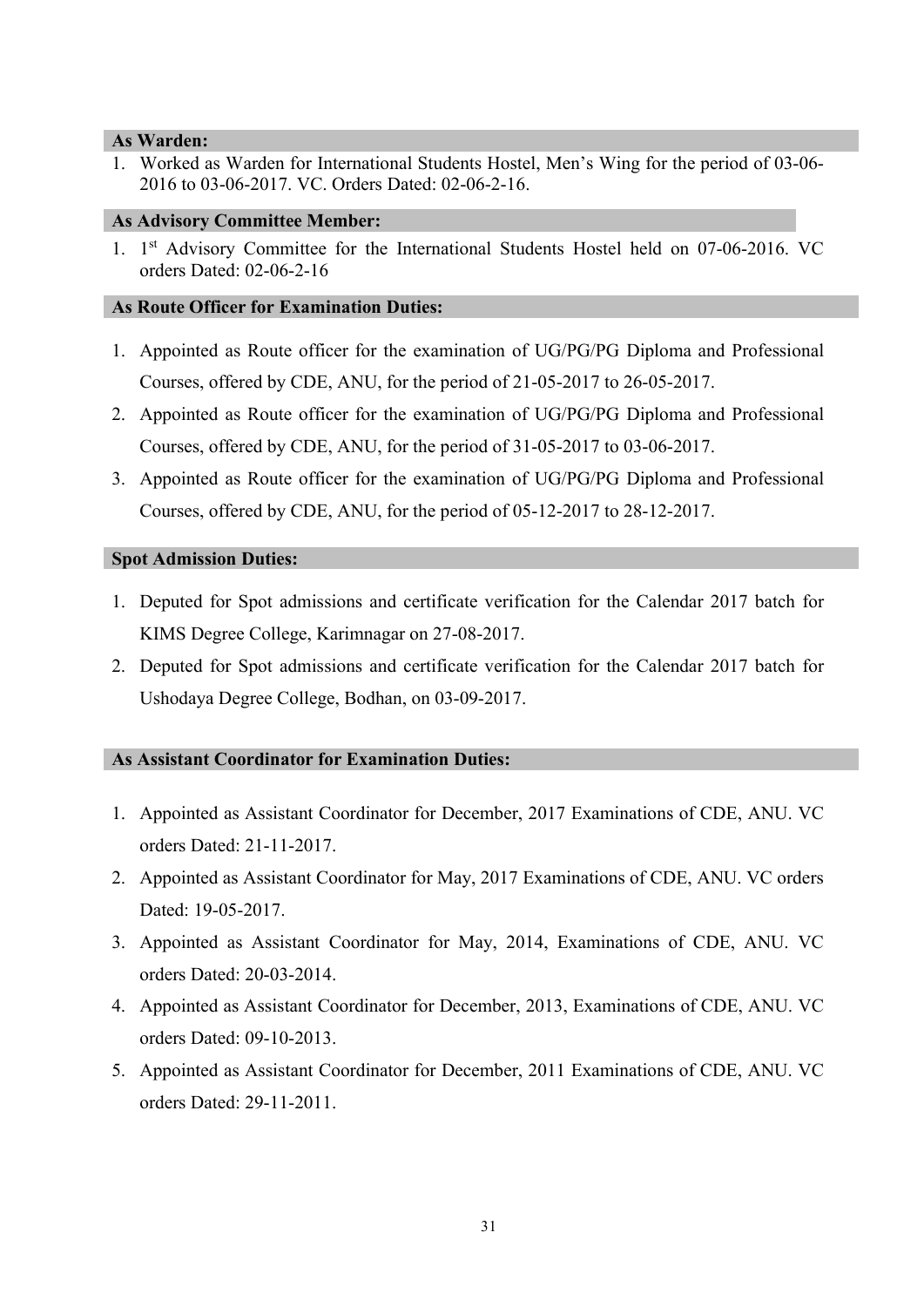### As Observer for Mid-term Examinations Duties:

- 1. Appointed as Observer for B. Tech courses Mid-term Examinations of November, 2010. VC orders dated 26-04-2010.
- 2. Appointed as Observer for B. Tech courses Mid-term Examinations of April-May, 2010. VC orders dated 10-04-2010.
- 3. Appointed as Observer for B. Tech& M. Tech courses Mid-term Examinations of November, 2010. VC orders dated 10-04-2010.

### As Observer for CDE, ANU Entrance Examinations Duties:

- 1. Appointed as observer for Entrance examinations for admission into UG/PG courses offered by CDE, ANU, at Prabhas Degree College, Vijayawada held on 28-01-2018. VC orders dated 27-01-2018.
- 2. Appointed as observer for Entrance examinations for admission into UG/PG courses offered by CDE, ANU, at Pragathi Women's Degree College, Kukatpally, Hyderabad held on 26- 11-2017. VC orders dated 24-11-2017.
- 3. Appointed as observer for Entrance examinations for admission into UG/PG courses offered by CDE, ANU, at Siddhara Degree College for Women, Hyderabad held on 25-06-2017. VC orders dated 24-06-2017.
- 4. Appointed as observer for Entrance examinations for admission into UG/PG courses offered by CDE, ANU, at Prabhas Degree College, Vijayawada held on 29-01-2017. VC orders dated 25-01-2017.
- 5. Appointed as observer for Entrance examinations for admission into UG/PG courses offered by CDE, ANU, at Prabhas Degree College, Vijayawada held on 03-07-2016. VC orders dated 01-07-2016.
- 6. Appointed as observer for Entrance examinations for admission into UG/PG courses offered by CDE, ANU, at Gowtham Degree College, Vijayawada held on 29-11-2015. VC orders dated 23-11-2015.
- 7. Appointed as observer for Entrance examinations for admission into UG/PG courses offered by CDE, ANU, at Sri Subbraraya & Narayana College, Narasaraopet held on 28-09-2014. VC orders dated 26-09-2014.